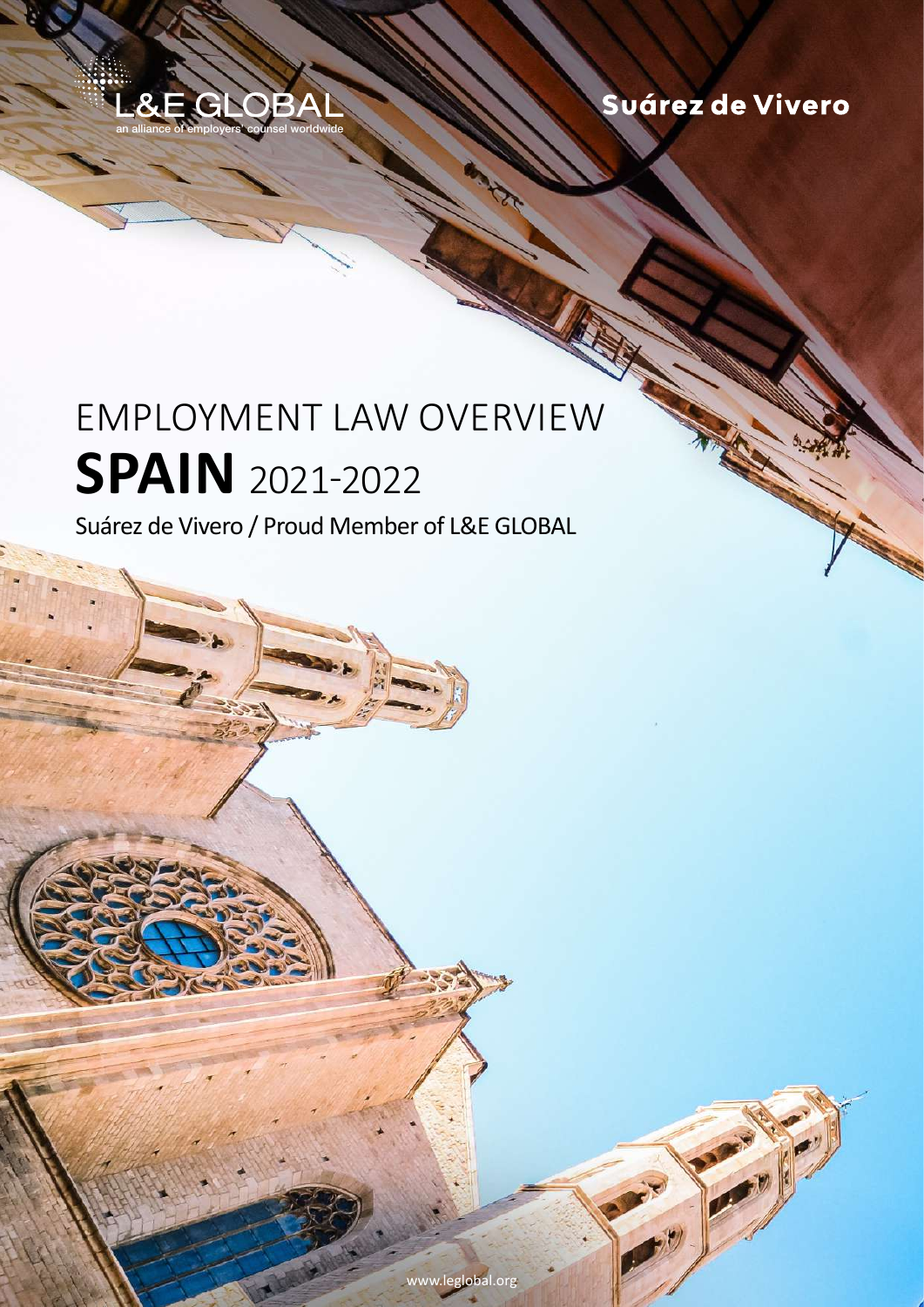# **TABLE OF CONTENTS.**

| L.                        | <b>GENERAL OVERVIEW</b>                   | 03 |
|---------------------------|-------------------------------------------|----|
| $\prod$ .                 | HIRING PRACTICES                          | 05 |
| $\mathbf{III}_{\text{L}}$ | <b>FMPIOYMENT CONTRACTS</b>               | 07 |
| IV.                       | WORKING CONDITIONS                        | 08 |
| V.                        | ANTI-DISCRIMINATION LAWS                  | 10 |
| VI.                       | PAY EQUITY LAWS                           | 12 |
| VII.                      | SOCIAL MEDIA AND DATA PRIVACY             | 14 |
|                           | VIII. TERMINATION OF EMPLOYMENT CONTRACTS | 16 |
| $IX_{-}$                  | RESTRICTIVE COVENANTS                     | 22 |
| Χ.                        | TRANSFFR OF UNDERTAKINGS                  | 74 |
| XL.                       | TRADE UNIONS AND EMPLOYERS ASSOCIATIONS   | 25 |
| XII.                      | <b>FMPLOYEE BENEFITS</b>                  | 29 |

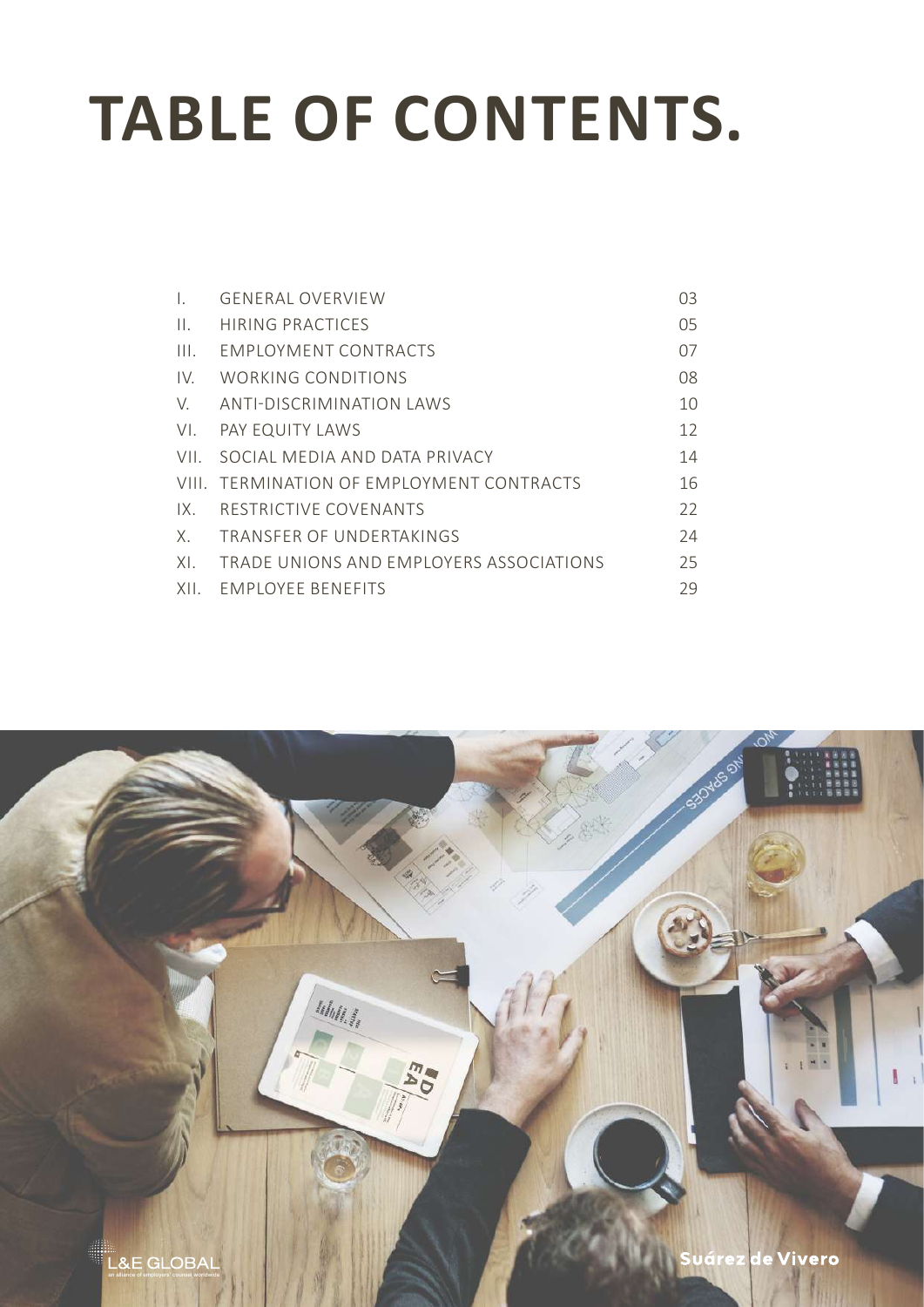# <span id="page-2-0"></span>**i. general overview**

## **1. Introduction**

As is the case in other European countries, Spanish labour law is very comprehensive and provides significant protection for employees. The labour law regulates individual and collective relationships between employees and employers, the scope of which extends to other related areas such as social security, health and safety at work, special employment relationships and procedural law.

## **2.Key Points**

- Non-EU citizens must obtain a work permit.
- In principle, employment contracts are presumed to be for an indefinite term. However, the number of fixed-term employment contracts are subject to some limitations.
- Minimum working conditions are largely set out in the Workers' Statute and applicable collective agreements.
- • Employment contracts are automatically transferred with the business to the new employer. Employees' rights and obligations are also transferred.
- Termination can be based on objective grounds.
- • Dismissals are void if the termination is discriminatory or involves protected employees.

### **3. Legal Framework**

The economic crisis of 2008 revealed the unsustainability of the Spanish labour model. The labour legislation was updated in 2012 to adequate itself in a time of crisis within the labour market. Royal Decree-Law 3/2012 of 10 February, on urgent measures to reform the labour market, significantly modified the institutional framework of Spanish labour relations.

The main sources of Spanish employment law include:

- The Spanish Constitution dated 17 December 1978.
- Royal Decree 2/2015 (the Workers' Statute).
- • Royal Decree-Law 3/2012 of 10 February on urgent measures to reform the labour market.
- Law 3/2012 of 6 July 2012 on urgent measures to reform the labour market.
- • Royal Decree-Law 16/2013 on measures to improve hiring.
- Law 5/2000 on Labour Infractions and Sanctions.
- • Law 31/1995 on Work Risk Prevention.
- Law 3/2007 on Equality between Men and Women.
- Royal Decree 8/2015 on Social Security.
- • Collective Bargaining Agreements, applicable to both the company and its workers.
- • Employment contracts.
- Habits and common usage.
- • General Principles of Law.

#### **4. New Developments**

The most important new legislation from 2018 to 2020 includes the following:

• The Spanish Data Protection Act 2018 (Organic Law for the Protection of Personal Data and Guarantee of Digital Rights) came into force on 5 December 2018. This regulation adapts Spanish law to the model established by the EU General Data Protection Regulation ('GDPR').

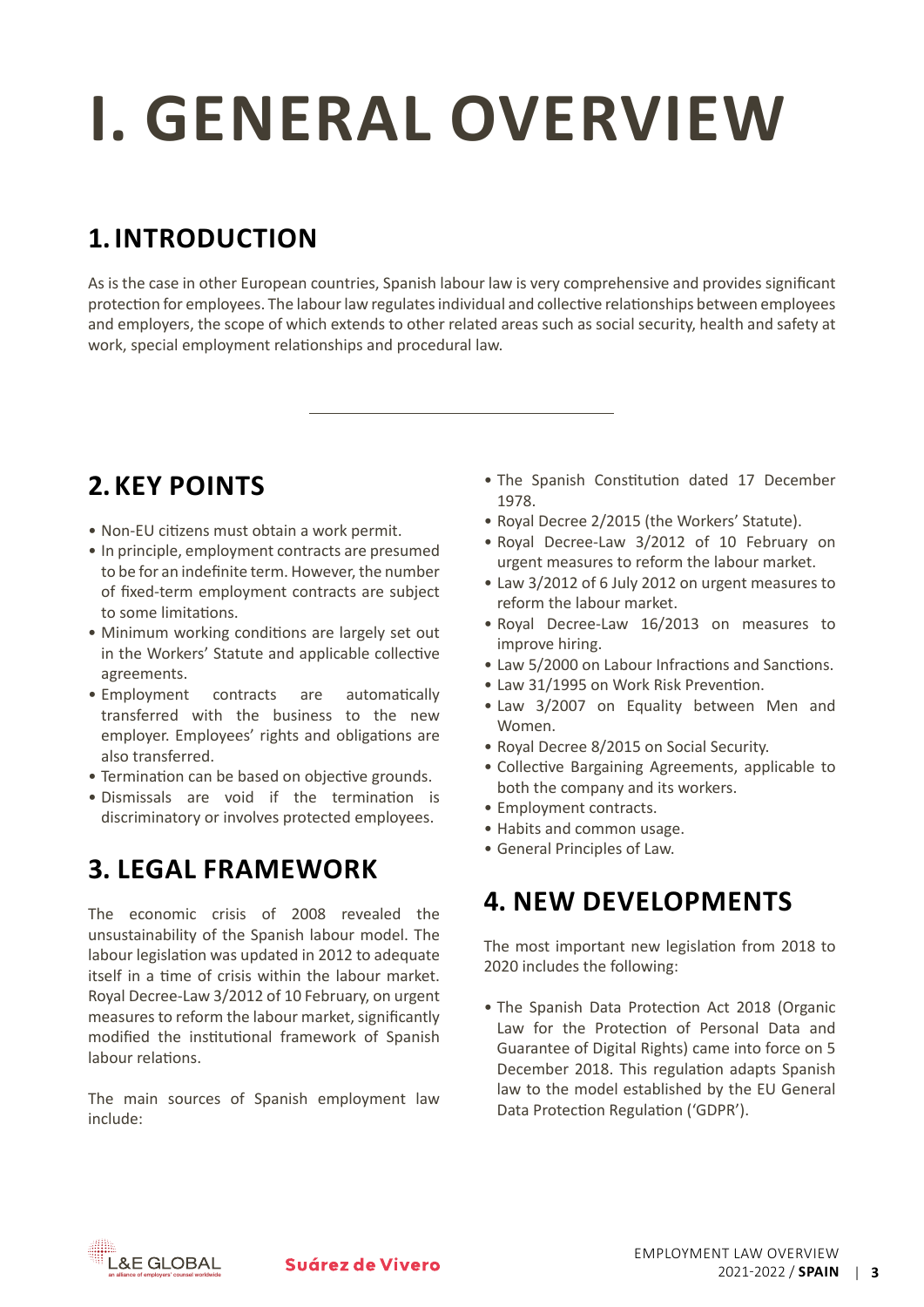- • Royal Decree-Law 17/2019 of 25 January introduces a new article (Article 70 bis) in the General Regulation on the quotes and liquidation of social security rights, to establish the responsibility of the different administrations and public entities.
- • Royal Decree-Law 20/2018 of 7 December on urgent measures for economic competitiveness in the sector of industry and trade in Spain, allows the manufacturing industry to apply the regulation of partial retirement under the fulfilment of certain requirements.
- Royal Decree-Law 6/2019 of 1 March, on urgent measures to guarantee equal treatment and opportunities for men and women in employment and occupation.
- Royal Decree-Law 8/2019 of 8 March, on urgent social protection measures and against precarious work during the working day.
- • Royal Decree-Law 4/2020 of 18 February, derogates the objective dismissal due to nonattendance at work as established in article 52. d) of the consolidated text of the Workers' Statute.
- • Royal Decree-Law 28/2020 of 22 September on remote working.

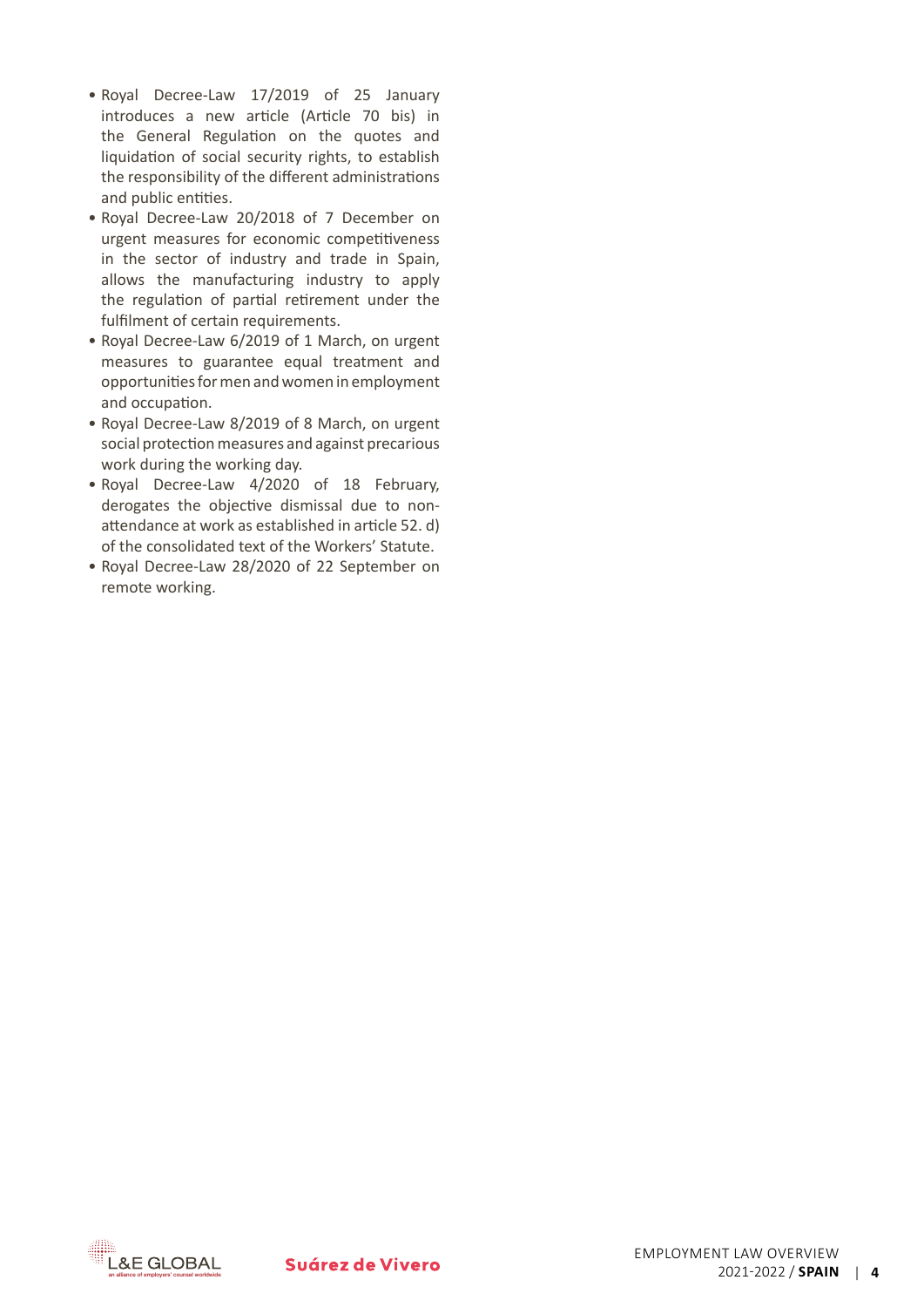# <span id="page-4-0"></span>**iI. HIRING PRACTICES**

### **1. Requirement for Foreign Employees to Work**

Foreign employees from outside the European community, including self-employed individuals, must obtain an administrative authorisation, or work permit, to work in Spain. The work permit may be requested at the Immigration Bureau.

### **2. Does a Foreign Employer need to Establish or Work through a Local Entity to Hire an Employee?**

When a foreign employer wants to hire a local employee in Spain, it must take charge of all the obligations related to the employee, such as the social security contributions and the income taxes. There are essentially two ways that a foreign company can hire employeesin Spain. First, there is a possibility of setting up a company (subsidiary or branch) in Spain and hiring employees through it. The set-up process consists of establishing a fixed base of business in Spain, to develop an activity, and grant a Public Deed before the Public Notary. Tax laws require a legal representative resident in Spain, as well as a Digital Certification, in order to work with the Spanish Tax Agency. The company in Spain will have several other obligations related to the following services:

- accountancy;
- corporate income tax;
- books of commerce and minutes:
- annual accounts:
- payment of social contributions.

Second, in contrast to the first option and only when certain requisites are met, the foreign company may have a legal representative in Spain (representation office). The legal representative in Spain must be a Spanish resident (individual or company) and it will be responsible for ensuring compliance with taxes, and the social contribution system payments of the foreign company in Spain, as these cannot be carried out directly by the foreign legal entity. The legal representative will usually take care of the payroll and the tax payment of the employees. In order to have a legal representative, the foreign employer will need to give a power of attorney appointing someone as its legal representative, residing in Spain. This POAmust be validated by a public notary or by the Spanish consulate in the foreign country, stating that the company is validly constituted in accordance with its applicable law, translated into Spanish by a sworn translator and with the Hague Apostille. Additionally, the obtainment of a Digital Certification will be compulsory.

## **3. Limitations on Background Checks**

Information regarding criminal records is confidential and public disclosure is prohibited as it could violate data protection regulations. Moreover, there is a general prohibition forbidding discrimination against any employee, for any reason, either before or after being hired. This is specifically provided for in article 14 of the Spanish Constitution, article 4.2 of the Workers' Statute and article 73.2 of the General Penitentiary Law. In addition, access to the Central Registry of Convicts will only be allowed for certain state agencies, judges and courts, as well as the judicial police, when there is such a requirement. Therefore, the employer cannot obtain such data unless the candidates or the employees provide the data voluntarily. The courts have understood that the request for and use of this information are contrary to the legal provisions, considering that these

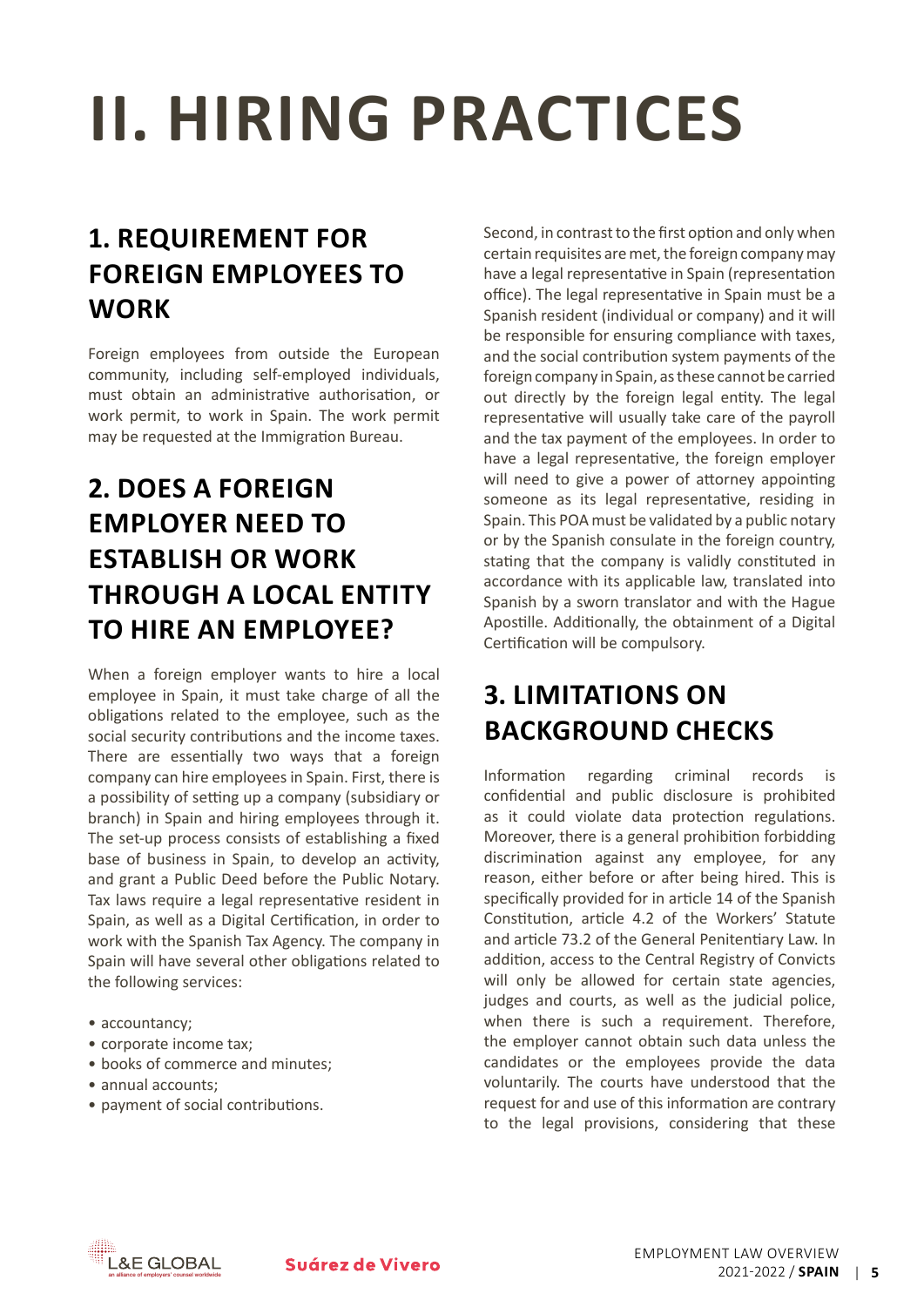practices represent a restriction on the access to the labour market. This is so, because in most cases the information provided is related to past events that are entirely unrelated to the job being offered, so the company's request could be disproportionate for the intended purpose. Consequently, for Spanish Courts, the request for background checks during the selection process and the exclusion of a candidate due to the information obtained from them, could be discriminatory.

As an exception to the general prohibition mentioned above, there are certain sectors whereby there exists a legal obligation that entitles the employer to request and proceed with background checks. Among these sectors, we find the Public Administration, the state/local police, the army, managing members of financial institutions, insurance agents, professionals who work with minors and casinos.

## **4. Restrictions on Application/Interview Questions**

By a series of strict regulations and case law on the prohibition of any type of discrimination as well as a prohibition, as a general rule, on requesting candidates to submit personal data that is not directly related to the needs of the job they are opting for. Especially in the selection process, the general position prohibits requests for personal information such as racial or ethnic origin, sexual orientation, health information, religious beliefs, persuasions or political views. Personal information along such lines of inquiry can only be requested when the need to know of such convictions is objectively and reasonably related to the nature of the job. Moreover, such personal data may only be collected when appropriate, in a relevant and nonexcessive manner, and only as it relates in scope to the specific, explicit and legitimate purposes for which the information was obtained.

Another question is whether there is a legitimate need that would allow for an employer or HR representative to investigate a candidate's profile on social networks, in order to discover additional information about the candidate. This is a matter that has not been regulated in Spain and therefore a candidate participating in a job interview could find himself in a "vulnerable" position of which the employer could take advantage of.

However, in principle, it is indeed legitimate for the employer to use such information as long as it is public, unrestricted and available to anyone. There are no general guidelines that can be used to guarantee that the fundamental rights of the candidate will in no way be breached when extracting information from social networks.

The employer is allowed to ask any question necessary, provided that it is reasonable and objective, and pertains to the job being offered. For example, requests for a candidate's minimum height and age could be necessary and objective for a flight attendant position.

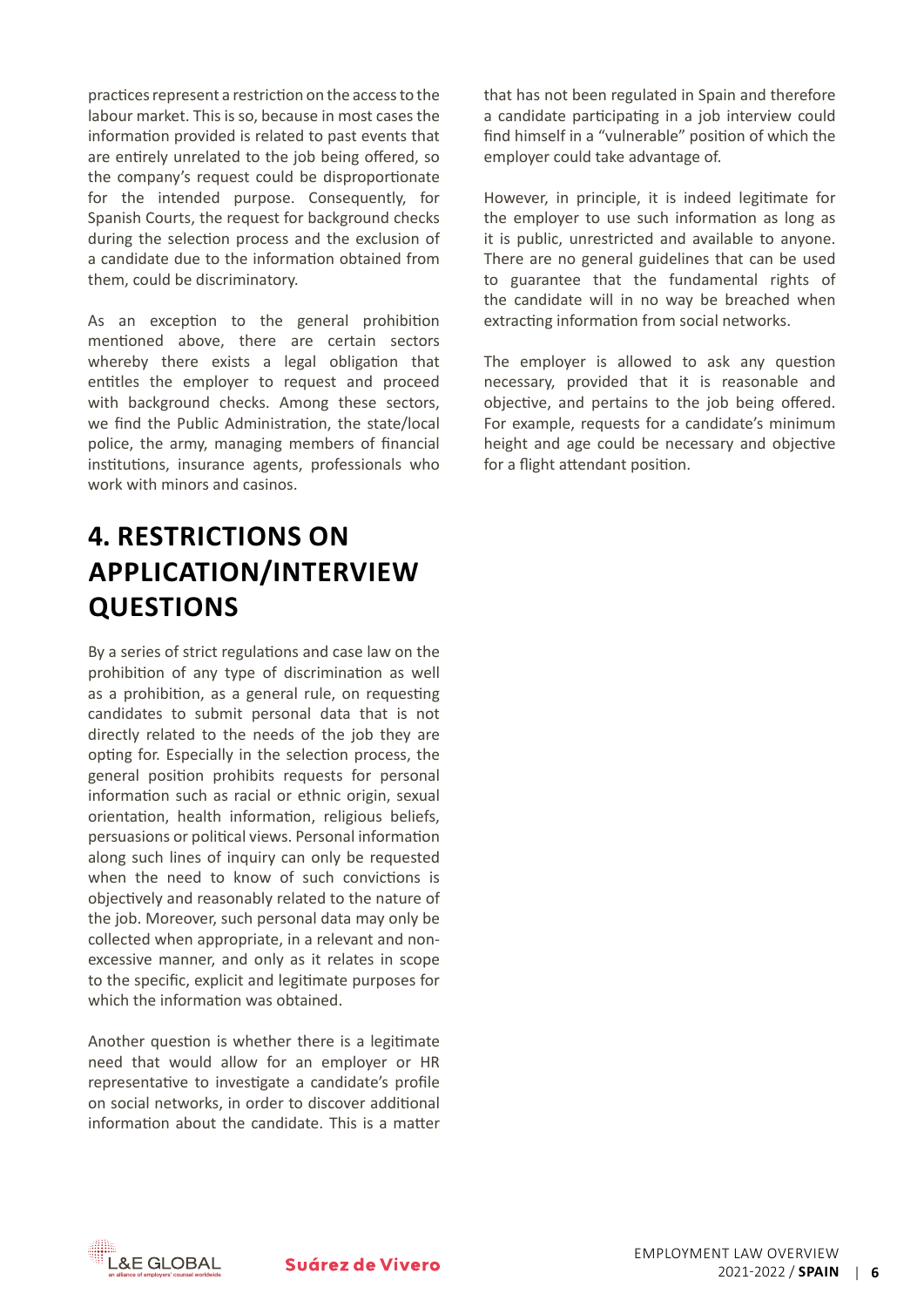## <span id="page-6-0"></span>**iII. EMPLOYMENT CONTRACTS**

## **1. Minimum Requirements**

Generally, Spanish Labour Legislation allows for freedom of form when making a contract. Employment contracts can be verbal or in writing. However, during the term of a verbal contract, either of the parties may require that the verbal contract be reduced to writing. As an exception to the freedom of form, certain employment contracts must be in writing, including, but not limited to, temporary employment contracts, contracts involving special labour relations (such as those concerning lawyers, top managers or commercial representatives) and part-time contracts.

Notwithstanding the general freedom of form principle, when an employment contract's duration period is greater than four weeks, the employer, within two months from the commencement of the employment relationship, must provide the employee with the following information in writing:

- identification of the parties to the employment;
- date of commencement and estimation of the employment duration for temporary contracts;
- place where services are going to be rendered;
- professional group or category;
- • base salary as well as other compensation or benefits, if any;
- total working hours:
- total number of holidays;
- notice periods;
- applicable collective agreement.

## **2. Fixed-term/Openended Contracts**

In principle, employment contracts are presumed to be for an indefinite term. There are, however, a limited number of definite-term employment agreements. If the employee continues to work past the original term of the temporary agreement, the relationship becomes indefinite in time and the employee becomes entitled to the standard severance upon termination.

#### **3. Trial Period**

In the event that no special provision is contained in an applicable collective bargaining agreement, notice periods cannot exceed six months for workers with an academic degree and for any other employees. However, the contract for entrepreneurs has established a trial period of one year.

#### **4. Notice Period**

Spanish Labour Law requires that a party seeking to terminate an employment agreement provide the other party to the agreement with a minimum of fifteen (15) days' notice prior to termination. This rule does not apply to interim contracts. The parties to the contract may agree upon longer notice periods.

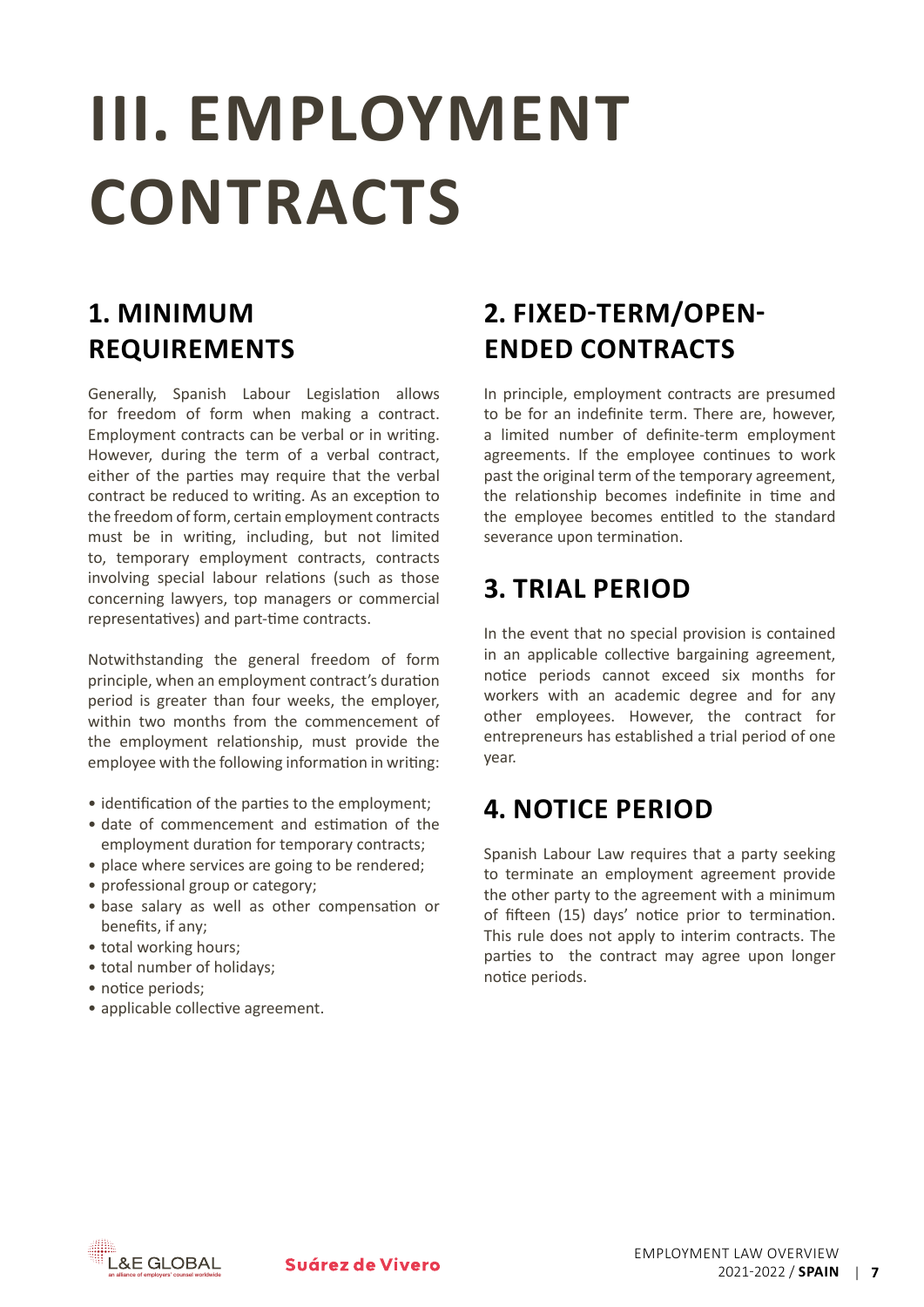# <span id="page-7-0"></span>**IV. WORKING CONDITIONS**

## **1. Minimum Working Conditions**

Employers and employees are free to negotiate the terms and conditions of their employment relationship. However, employees have various minimum rights under the law, regardless of any contrary language in their employment agreement. These minimum working conditions are set forth in the Workers' Statute and the applicable collective agreement, among others.

#### **2. Salary**

An employee's salary includes all amounts received by an employee in compensation for services rendered. Salary can be monetary or in kind, but the latter cannot be higher than 30% of the total amount received by the employee.

#### **3. Maximum Working Week**

The maximum working week is forty (40) hours calculated as an average over a yearly period. A collective agreement, or failing that, an agreement between the employer and employee representatives, may establish the irregular distribution of working time throughout the year. In the absence of agreement, the company may distribute unevenly throughout the year, 10 percent of the workday. This distribution shall always respect the minimum daily and weekly rest periods.

#### **4. Overtime**

As a general rule, overtime hours are of voluntary acceptance by employees, with exceptions made for specific individuals and an applicable collective agreement. Structural overtime hours will be obligatory as they are meant to substitute unexpected leaves and meet higher production periods. Overtime hours can be compensated economically or with time for rest. If there is no agreement in this regard, it will be understood that the overtime hours must be compensated with resting time within the following four (4) months. According to statutory law, overtime cannot exceed eighty (80) hours per year. Those who have been compensated with periods of rest within the four (4) months following its completion will not be computed for this purpose. In addition, there is a form of overtime that is considered as force majeure, wherein overtime is required due to the need to prevent or repair accidents, or other extraordinary and urgent damages. This type of overtime is mandatory for the employees and will not be taken into account for the annual maximum limit.

#### **5. Health and Safety in the Workplace**

The employer is guarantor of the health and safety in the workplace and, as such, it will need to take all necessary steps in order to protect its employees. The employer shall take the necessary measures to ensure that the use of the workplace does not create risks to the health and safety of its employees or, if this is not possible, so that these risks are minimised.

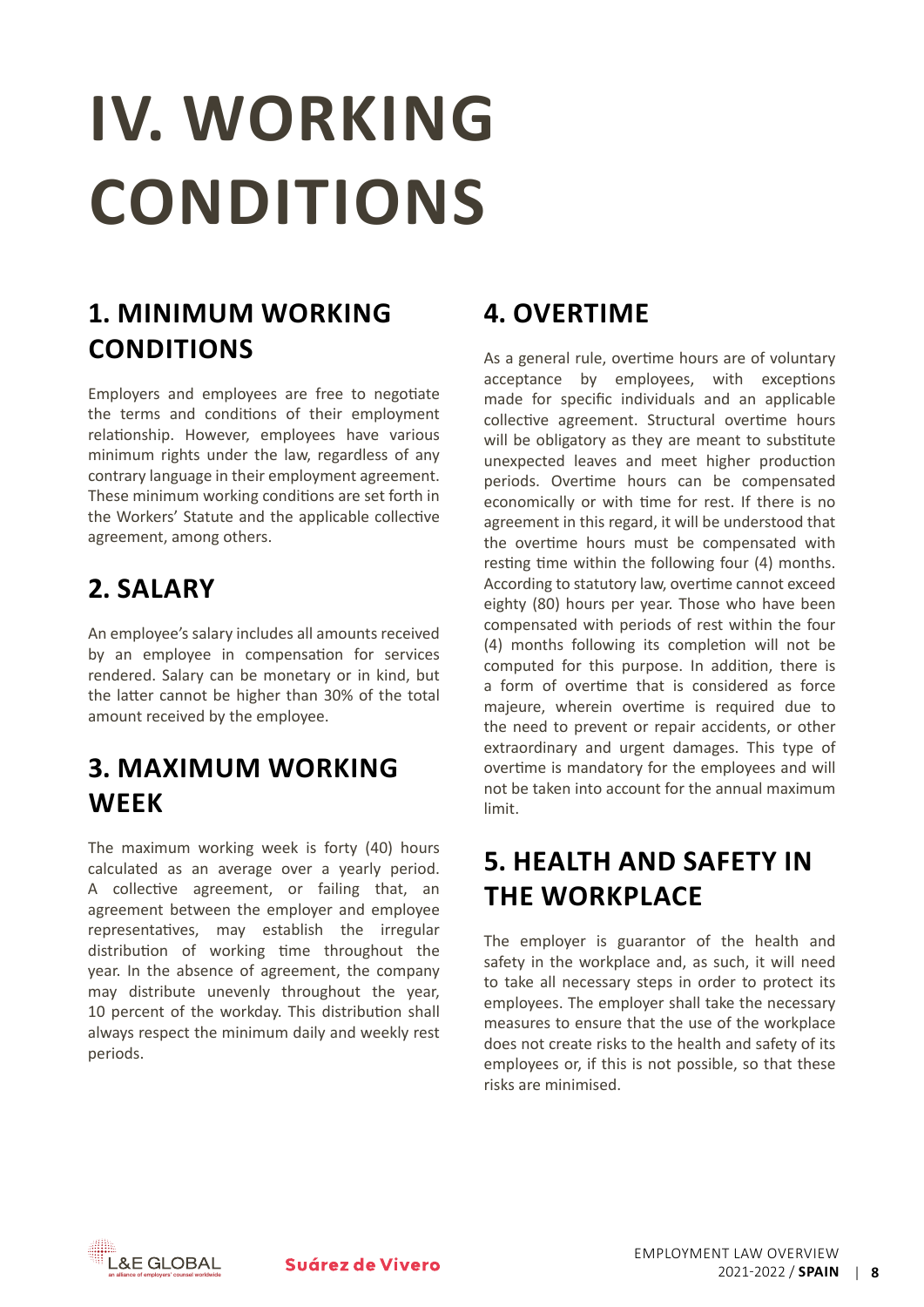#### a. Employer's Obligation to Provide a Healthy and Safe **WORKPLACE**

The prevention of labour risks should be integrated in the general management of the company, through the implementation and application of a plan for the prevention of labour risks. The essential instruments for the management and application of the risk prevention plan include the evaluation of labour risks and the planning of the preventive activity.

The process of assessing labour risks is aimed at estimating the enormity of the risks by obtaining the necessary information, so that the employer is able make an appropriate decision regarding the need to take preventive measures, including decisions regarding the types of measures that should be adopted. The evaluation should serve to identify dangerous elements, the employees who could be exposed to such elements, and the magnitude of the risks. When the result of such an assessment reveals situations of risk, the employer will then plan the appropriate preventive activity in order to eliminate, control and/or reduce those risks.

A company's Health and Safety Committee is an internal body tasked with consulting on a regularly basis the company's actions in the field of risk prevention. It will be constituted in all companies or work centres that have 50 or more employees. The Committee will participate in the preparation, implementation and evaluation of risk prevention plans and programs in the company, as well as promote initiatives on preventive methods and procedures. In any case, employers must meet the minimum request established by law regarding their constructive conditions, order, cleanliness and maintenance, signposting, service installations or protection, environmental conditions, lighting, sanitary and local respite services, equipment and first aid accommodations.

#### b. Complaint Procedures

In addition to whistleblower regulations, employees can file complaints, either during or after employment. Some companies offer internal codes of conduct with procedures in this regard. Statutory law does not enforce a specific procedure to be followed, however. Besides internal complaints before the company, employees are entitled to report any violation of the law before the Labour Inspectorate, which is an administrative body meant to guarantee employment rights. All actions and claims carried out by employees in defence of their rights are protected from any form of retaliation. Therefore, any claim registered internally, or externally before third parties, will effectively serve to protect employees from retaliation.

#### c. Protection from Retaliation

The protection from retaliation is the right of every employee to not be punished for raising complaints of discrimination or harassment, for participating in legal proceedings or internal investigations, or for having exercised any type of labour rights that affect them personally or affect a third-party. Retaliation can include any negative job action, such as demotion, discipline, dismissal or salary reduction. The consequence of any action taken by the company with the intention of a reprisal will make it null and void.

The protection from retaliation is framed in Article 4. 2 g) of the Workers' Statute, which declares that workers have the right to exercise any actions deriving from their work contract, as similarly defined in Article 24.1 of the Spanish Constitution, which establishes that "every person has the right to obtain the effective protection of the judges and the courts in the exercise of his or her legitimate rights and interests, and in no case may he go undefended". Case law has been modelling and constituting the case-by-case assumptions in which a worker is protected. However, not every claim will grant the employee a valid protection. Reckless or baseless claims with the sole purpose of searching for a specific type of protection will not be effective. There is a proper legal procedure to claim a violation of retaliation in protection of fundamental rights and public liberties.

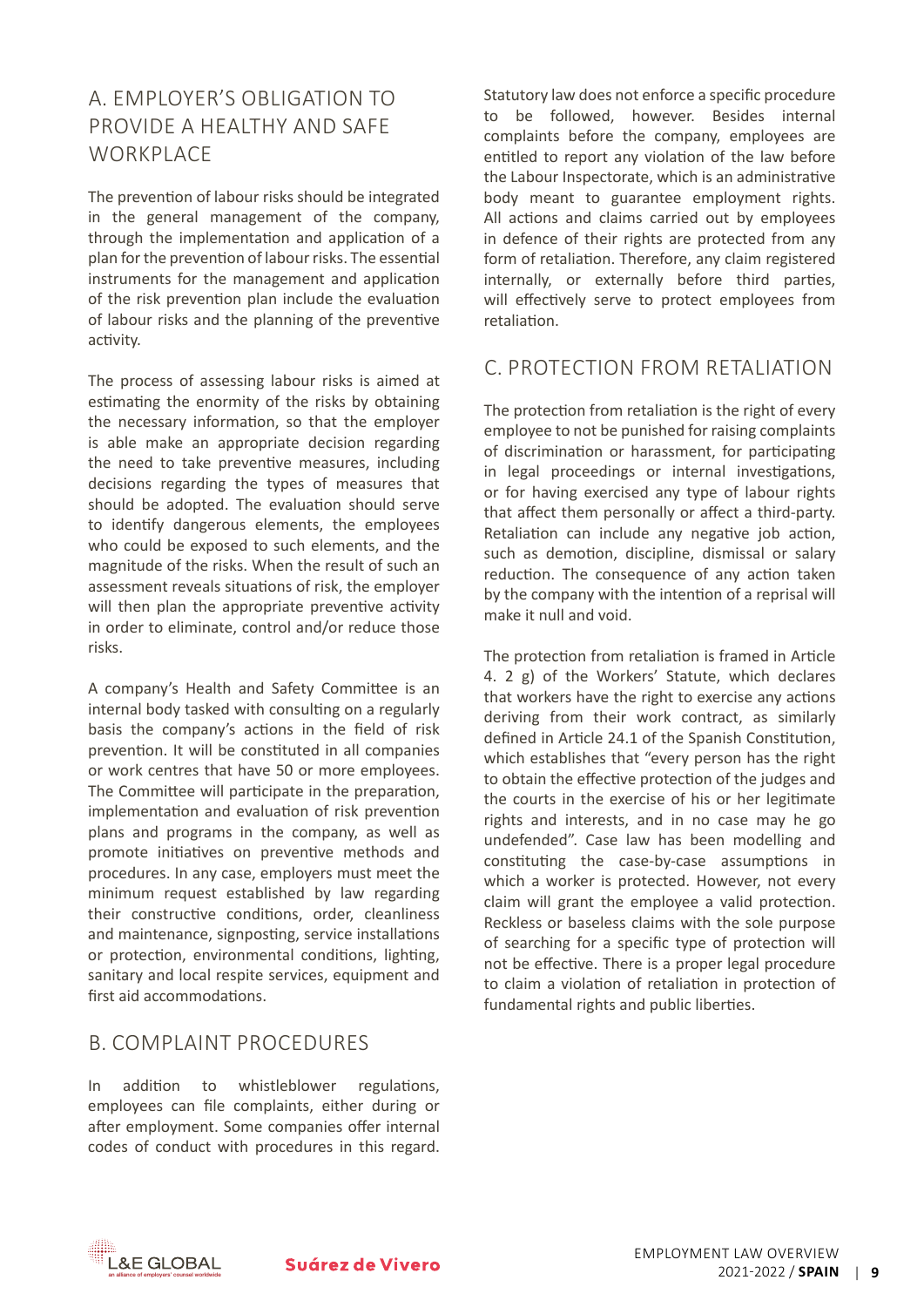## <span id="page-9-0"></span>**V. ANTI-DISCRIMINATION LAWS**

## **1. Brief Description of Anti-Discrimination Laws**

Employees are entitled not to be discriminated directly or indirectly during their employment for reasons of sex, marital status, age within the limits establish by the law, racial or ethnic origin, social status, religion or belief, political ideas, sexual orientation, affiliation with a union (or not), or for reason of language, inside the Spanish State. Employees may not be discriminated against for reason of disability, provided that, they are fit to perform the job in question.

#### **2. Extent of Protection**

Any direct or indirect discrimination included in regulatory provisions, clauses in collective agreements, individual agreements, and unilateral decisions by employers shall be deemed null and void and could be subject to a complementary claim for damages. Among other causes of discrimination, are those for reason of age or disability handicap and in regarding remuneration, working hours and other working conditions for reasons of sex, origin, including racial or ethnic origin, marital status, social status, religion or beliefs, political ideas, sexual orientation, membership (or not) of unions and their agreements, kinship links with other workers in the company and language in Spain. The decisions of the employer that involve unfavourable treatment of employees as a reaction to a complaint or to any legal proceedings aimed at enforcing compliance with the principle of equal treatment and non-discrimination, would also be null and void.

## **3. Protections Against Harassment**

Employees are entitled to protection and respect of their privacy and due consideration for their dignity, including protection against harassment on the reason of racial or ethnic origin, religion or belief, disability, age or sexual orientation and against sexual harassment and gender based harassment. Harassment for reasons of racial or ethnic origin, religion or belief, disability, age or sexual orientation employer or people working in the company is considered a breach of contract. The employer could face a constructive claim for dismissal via article 50, which basically would entitle the employee to the same amount as an unfair dismissal, if the employee brings to court serious evidence of the harassment activities by the employer. This claim can be complemented with an action for moral damages against the company.

## **4. Employer's Obligation to Provide Reasonable Accommodations**

Spanish Labour Legislation requires the adoption of internal rules in companies or centres that promote and stimulate the elimination of disadvantages or general situations of discrimination against persons with disabilities, including reasonable adjustments.

Employers are required to take appropriate measures for adapting the workplace and accessibility of the company, depending on the needs of each specific situation, in order to enable people with disabilities access to employment,

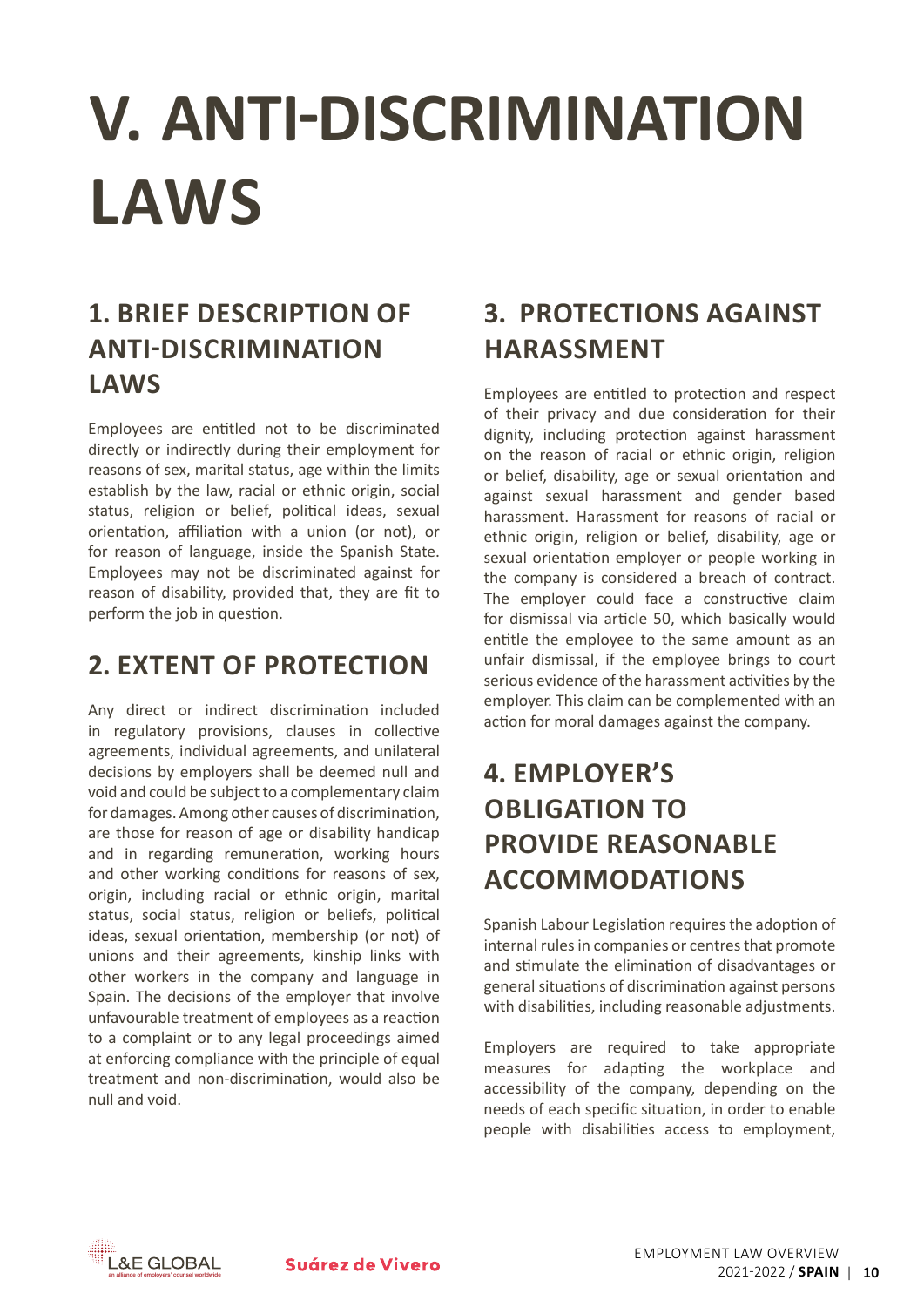job progress and access to training, unless such measures would impose a disproportionate burden on the employer. To determine whether a charge is excessive, the court will consider whether, if taken, it is sufficiently remedied by measures, public grants or subsidies for people with disabilities.

Spanish regulations oblige companies with more than 50 employees to reserve a quota of 2% of their staff for disabled people.

#### **5. Remedies**

If an employee considers that the employment relationship has been extinguished by any discriminatory reason, he/she is entitled to judicially demand the protection of his or her labour rights.

When the employer's decision to terminate a contract includes some of the causes of discrimination prohibited by the Constitution or the law, or has occurred in violation of fundamental rights and public freedoms of workers, the termination decision will be deemed null and void, and the employee will be entitled to reinstatement and – whenever proven – to moral damages as well.

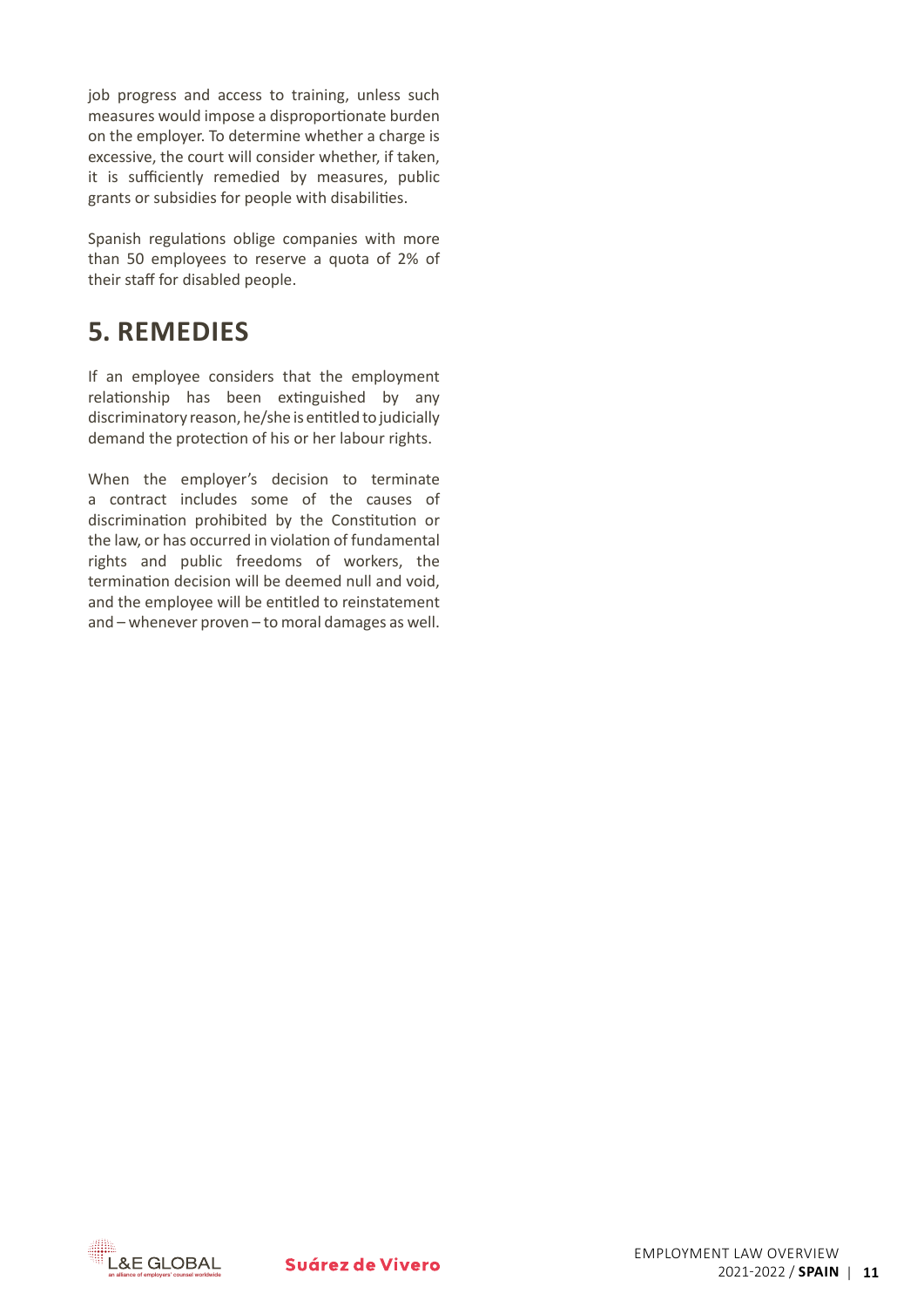# <span id="page-11-0"></span>**VI. PAY EQUITY LAWS**

#### **1. Extent of Protection**

Three key measures offer protection:

- • Organic Act 3/2007 of 22 March, for the effective equality between women and men;
- Royal Decree-Law 6/2019 of 1 March, on urgent measures to guarantee equal treatment and opportunities between women and men in employment and occupation; and
- Directive 2006/54/EC of the European Parliament andoftheCouncilof5July2006,ontheapplication of the principle of equal opportunities and equal treatment for men and women in matters of employment and occupation.

The Organic Act 3/2007 establishes the principle of equal treatment and opportunities for men and women. The central, regional and local governments will actively mainstream this principle in the adoption and implementation of their legislative provisions. Moreover, from time to time, the State Government will approve a Strategic Plan for Equal Opportunities covering all areas of its competence, which will include measures to attain the objective of equality between women and men and eliminate discrimination on the grounds of gender. Additionally, article 11 of the Organic Act regulates affirmative actions, stating that in order to ensure the effectiveness of the constitutional right to equality, public authorities will adopt specific measures favouring women to correct situations of obvious inequality with respect to men. Such measures, which will be applicable while the situation exists, must be reasonable and proportional to the objective pursued in each case. Furthermore, equality plans are regulated under Chapter III of the Organic Act. These regulations establish that corporate equality plans comprise a set of measures adopted after a diagnosis of the situation and shall be designed to attain equal treatment and opportunities for women and men within said company. Equality plans will stipulate

the specific equality objectives to be reached, the strategies and practices to be adopted to attain them, and the establishment of effective monitoring and assessment systems.

#### **2. Remedies**

Employees can change equal pay practices through their participation in the application and elaboration of equality plans. The application and elaboration of equality plans is compulsory for companies with over 250 employees, when mandated in the collective bargaining agreement and when the labour authorities agree to substitute the formulation and implementation of such a plan for accessory penalties, resulting from penalty proceedings. Royal Decree-Law 6/2019 modifies the Organic Act and requires companies with 50 or more workers to draft equality plans and mandates that such plans shall be registered accordingly. Application of this obligation shall be gradual and systematic. Enterprises must have an equality plan in place as of:

- • 7 March 2020 for companies with more than 150 to 250 workers;
- 7 March 2021 for companies with more than 100 to 150 workers; and
- 7 March 2022 for companies with 50 to 100 workers.

If an employee believes that the company did not adhere to an equal pay practice, he is entitled to initiate an internal demand (within the company) for the protection of his labour rights. However, if the company does not have an internal procedure forthistype of claim, a demand can be filed with the courts or the relevant labour inspection authority in order to guarantee the equal pay provisions.

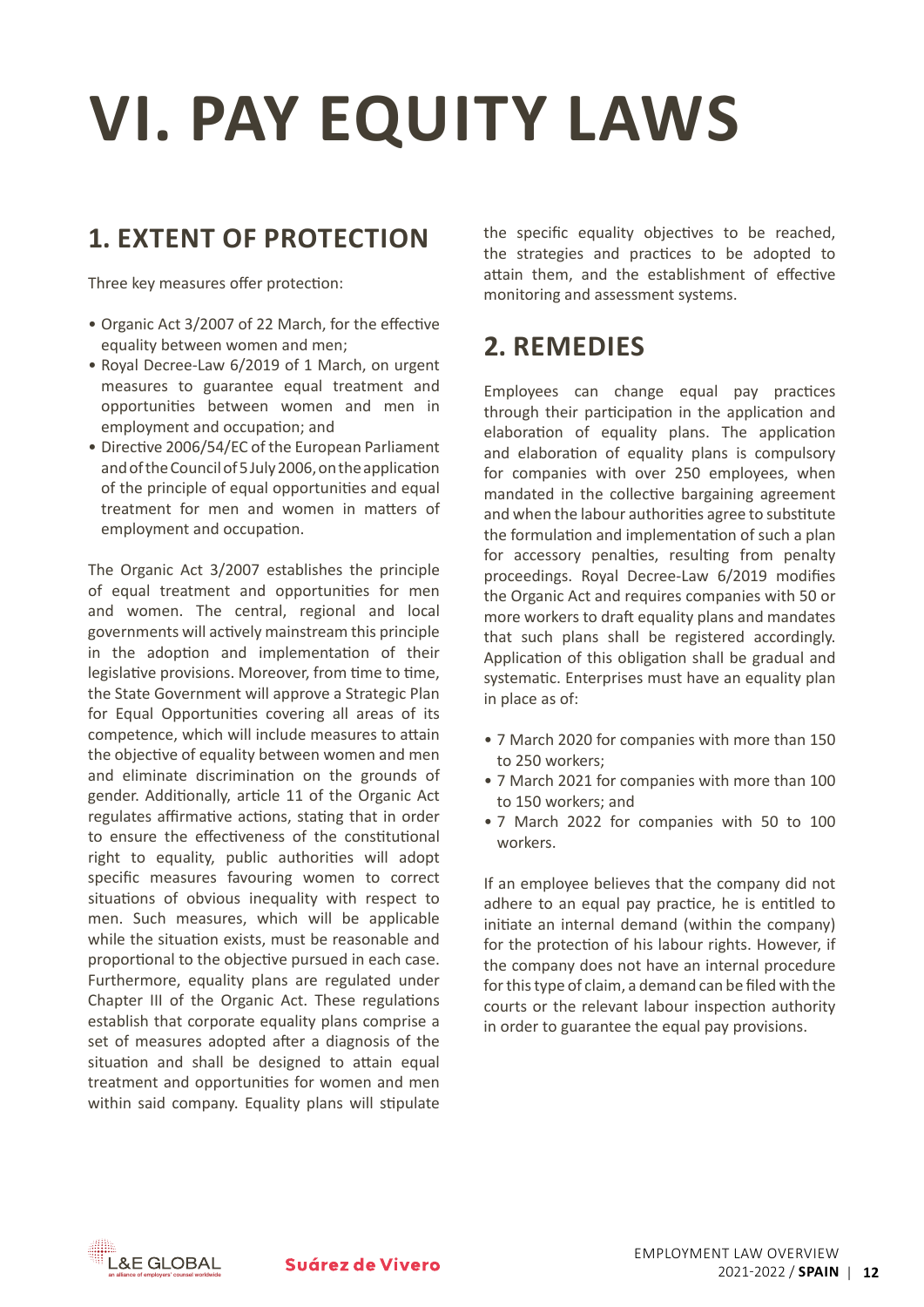### **3. Enforcement/ Litigation**

Examples of remuneration discrimination can be found in case law related to the existence of a double salary scale. Specifically, the Supreme Court's ruling of 5 March 2019, held that the company's salary structure comprised an unlawful double pay scale based on a personal complement of seniority, which led to a policy to establish wage differences between workers as a result of their entry date into the company, exclusively. Likewise, the discrimination in remuneration is also manifested in the classification and professional promotion of employees. For example, there was a case involving temporary female workers who were assigned a lower professional category upon agreement of a fixed-term contract, than the professional category that was assigned to temporary male workers. However, the leading case law relating to discrimination is the judgment rendered on 1 July 1991, involving discrimination in remuneration established in the CBA between the professional category of labourer (mostly men) and the professional category of cleaners (mostly women), when both professional categories carried out manual work of equal value at the Gregorio Marañón Hospital.

#### **4. Other Requirements**

International law, European Union law and Spanish national law, have recognised and protected the right of women and men to receive equal pay for work of equal value. At the national level, the Royal Decree-Law 6/2019 of 1 March, introduced several modifications in the Workers' Statute, specifically in relation to the term'work of equal value'mentioned in article 28 of said law. Prior to its modification, it only established that the employer was obliged to pay the same remuneration for the provision of work of equal value. After the modification made by the Royal Decree-Law 6/2019, a second paragraph was introduced specifying what is understood as 'work of equal value' –

"A work will have the same value as another when the nature of the functions or tasks actually entrusted, the educational, professional or training conditions required for their exercise, the factors strictly related to their performance and the working conditions in which those activities are carried out are in fact equivalent."

Royal Decree-Law 6/2019 adds a second and a third paragraph to article 28. The second paragraph establishes the obligation of the employer to maintain a Salary Record. This record must be carried out regardless of the number of workers and it must include the average values of salaries, salary supplements and extra-salary perceptions, such values being separate by gender and distributed by professional groups, professional categories and equal job posts or job posts of equal value. The purpose of this record is to obtain a global vision of the remuneration received by workers, according to their gender and for performing work of "equal value". Such records will be available to employees who have the right of access through their legal representatives.

Furthermore, the new third paragraph of article 28 provides that, in companies with at least 50 workers, when the average of the remuneration of one gender is higher than the other by 25% or more considering the total payroll or the average of the paid perceptions, the employer has the obligation to include in the aforementioned salary record, a justification to prove that the difference does not correspond to reasons related to the gender of the workers. In this sense, Royal Decree-Law 6/2019 further added a new section 3 to article 9, which provides that, in the event of invalidity due to wage discrimination on grounds of gender, the worker will have the right to the remuneration corresponding to equal work or work of equal value.

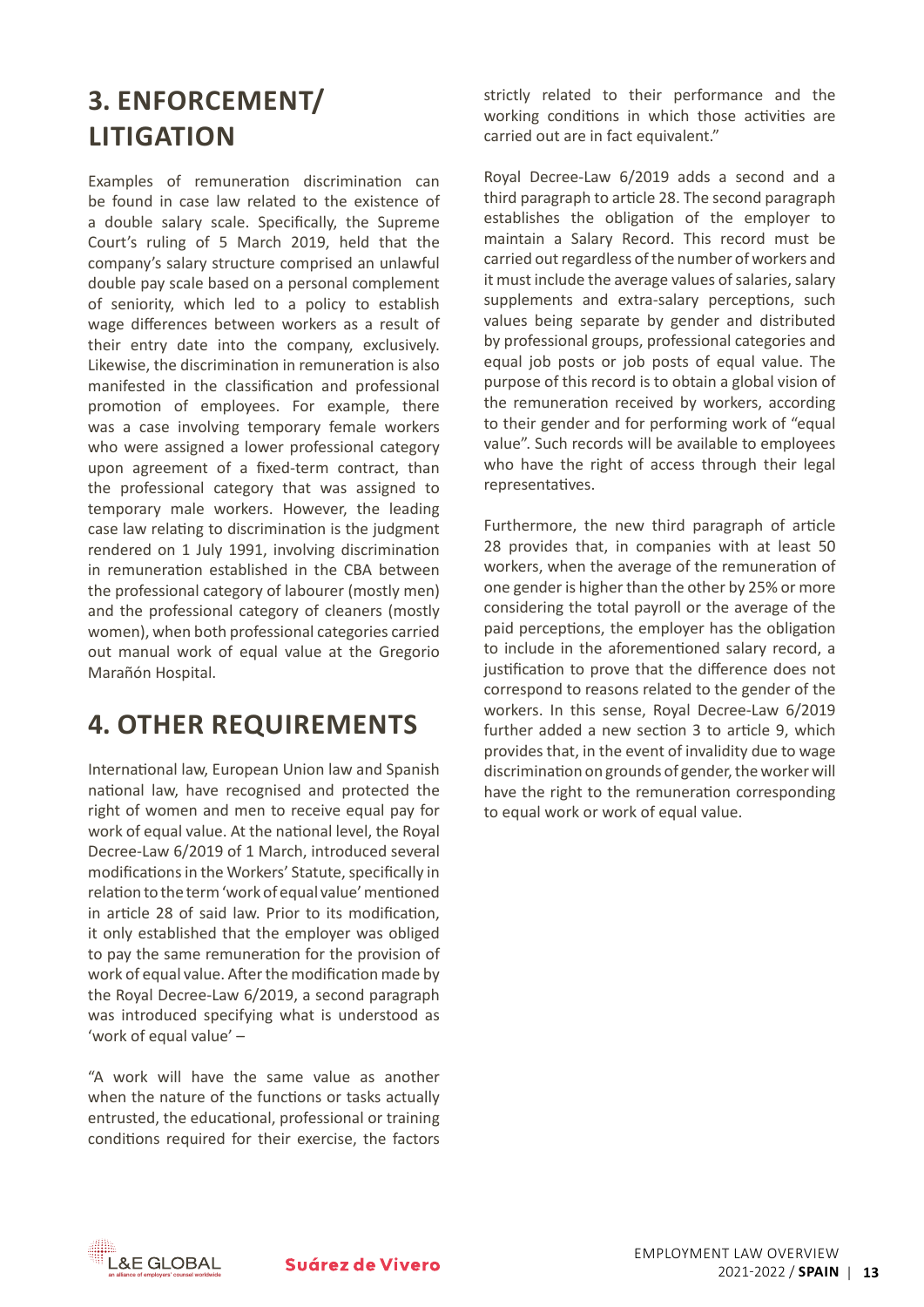## <span id="page-13-0"></span>**VII. SOCIAL MEDIA AND DATA PRIVACY**

### **1. Restrictions in the Workplace**

In Spain, the new culture resulting from the development, implementation and use of new possibilities such as social media and other technologies enabling mass dissemination of information, is changing the way people relate to each other in all fields. The working environment is no exception. Massive amounts of personal information are available to anyone wishing to use it, and companies are obviously not indifferent to this valuable source of content, nor can they escape from this fast and ever-changing technological innovation that allows people to communicate and share extremely detailed data at a much faster rate. The vast majority of regulations applicable to the multimedia content in Spain are driven by the European Union Council and European Parliament. This European legislation is complimented by the Courts of Social Justice Case law. These elements have provided a set of principles and guidelines making analogies between on-line and off-line worlds. Still, the widespread use of social media and the speed at which it evolves, has clearly overtaken any attempt to keep pace using the legal resources currently available to private users and companies in most countries, and this is particularly true in Spain.

In spite of the need, Spain still lacks specific regulation on the subject of using social media in the employment context. Due to lack of welldefined regulatory legislation, it has been up to the courts to solve conflicts between employer and employees regarding their rights and duties for use of social media in connection with employment.

There is no express legal prohibition for employee not to use social media at the workplace. Such a prohibition can be regulated by the employer by written form, with a detailed policy on surveillance and control of the company's property and the use of social media tools during working hours. Although there is no need to seek approval with the employees' representatives to implement or negotiate such policies, some companies choose to negotiate directly with these representative bodies, before communicating such policies to the individual employees.

Therefore, if the employer considers the particular use of multimedia contents by its employees detrimental to the company's activities, the employer may within its responsibilities, issue the appropriate guidelines and instructions to regulate the use of these tools and seek greater productive capacity from the employees, and even prohibit the use of social media at the workplace.

Thus, the measures used by the employer will be assessedaccordingtotheprincipleofproportionality meaning the measures to control the employee at the workplace have to be justified, appropriate, necessary and balanced. According to a general formulation, the principle of proportionality may be applied to conflicts between fundamental rights. This is based on three types of test: first, if the application of the measure is able to achieve the objective (judgment of suitability); second, if it is necessary and there is no other measure which is less aggressive (judgment of strict necessity); third, if it is balanced and obtains more advantages than disadvantages for the general interest (judgment of strict proportionality).

a. Can the employer monitor, access, review the employee's electronic communications?

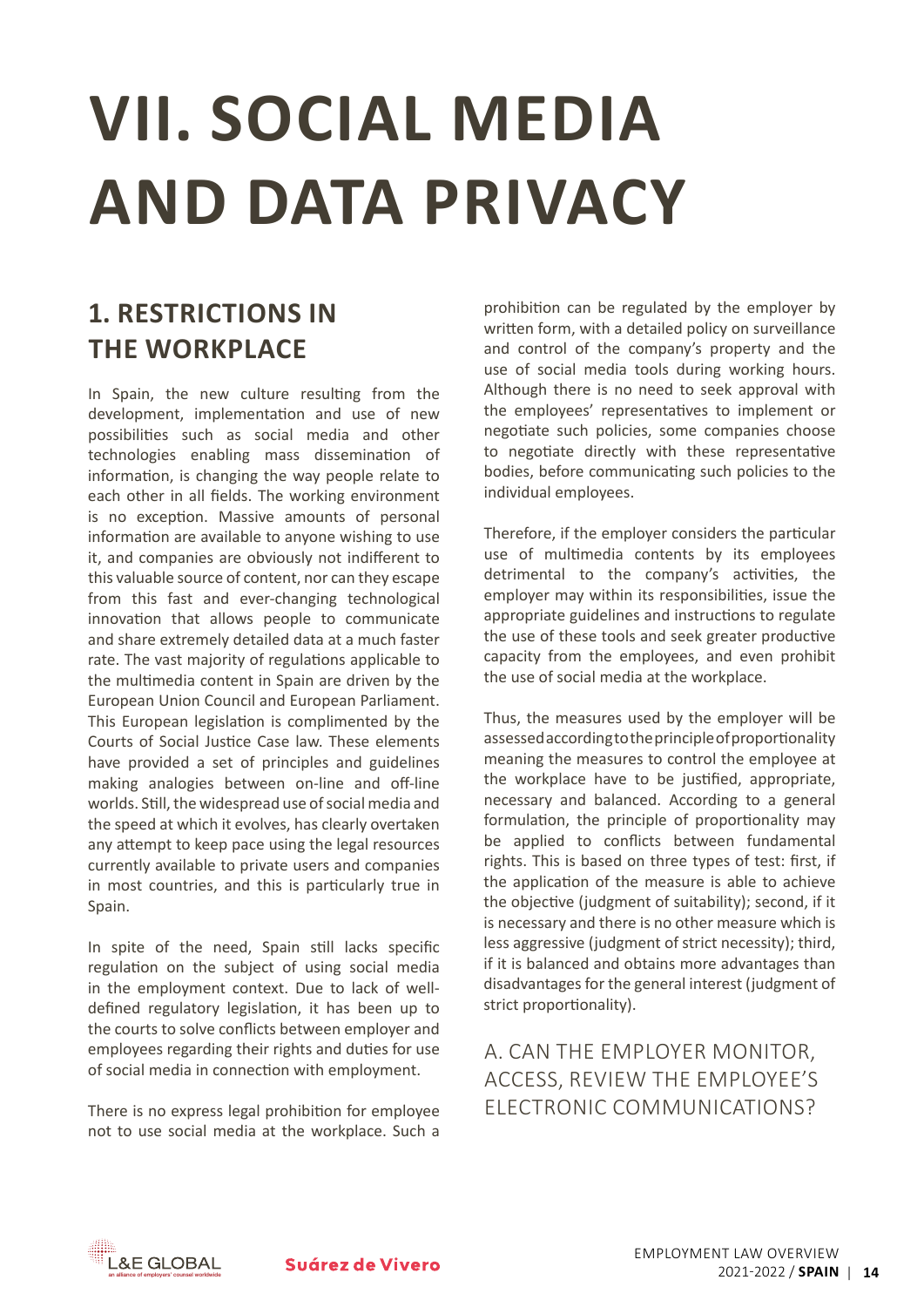Article 20.3 of the Workers' Statute recognises the employer's right to take the most appropriate measures to control the work of their employees, so as long as they do not violate their fundamental rights.

Case law of the European Court of Human Rights and Spanish Courts have established that when the electronic communication systems used by employees are owned by the company, and therefore susceptible to being considered as work instruments and tools, they may be subject to the employer's control. However, for the monitoring of the electronic communications to be valid, the employer must comply with the following:

- establish guidelines on the use of these media, and inform the employees that the use of such devices is limited to professional tasks; and
- warn or notify employees, in advance, of the possibility to control and monitor their electronic devices and the possibility to penalise them for improper use.

### **2. Employee's Use of Social Media to Disparage the Employer or Divulge Confidential Information**

Without clear policies, it can be difficult to lawfully sanction employees for misuse of social media. The High Court of Justice of Madrid accepted offensive statements posted on Facebook by an employee as evidence towards the appropriateness of the employer's disciplinary action. The High Court found the dismissal of the employee to be fair, because of the company's code of conduct, which explicitly permitted disciplinary measures for offensive or defamatory remarks made by employees against the company.

It is important to have a social media policy implemented by the employer and communicated to the employees, in order to control the use of company resources and tools. Also, some courts in first instance consider it necessary to include in such a policy, that it may be used for disciplinary reasons against the employee. The company will be entitled to enforce the policy and sanction the employee whenever breached.

It is advisable to provide such a policy to the employees at the beginning of their employment relationship; firstly, by defining how social media may or may not be used for private use during working hours; secondly, identifying what nonconfidential company information can or cannot be posted by employees on social media sites, if any. This can be included in the employee's work contract.

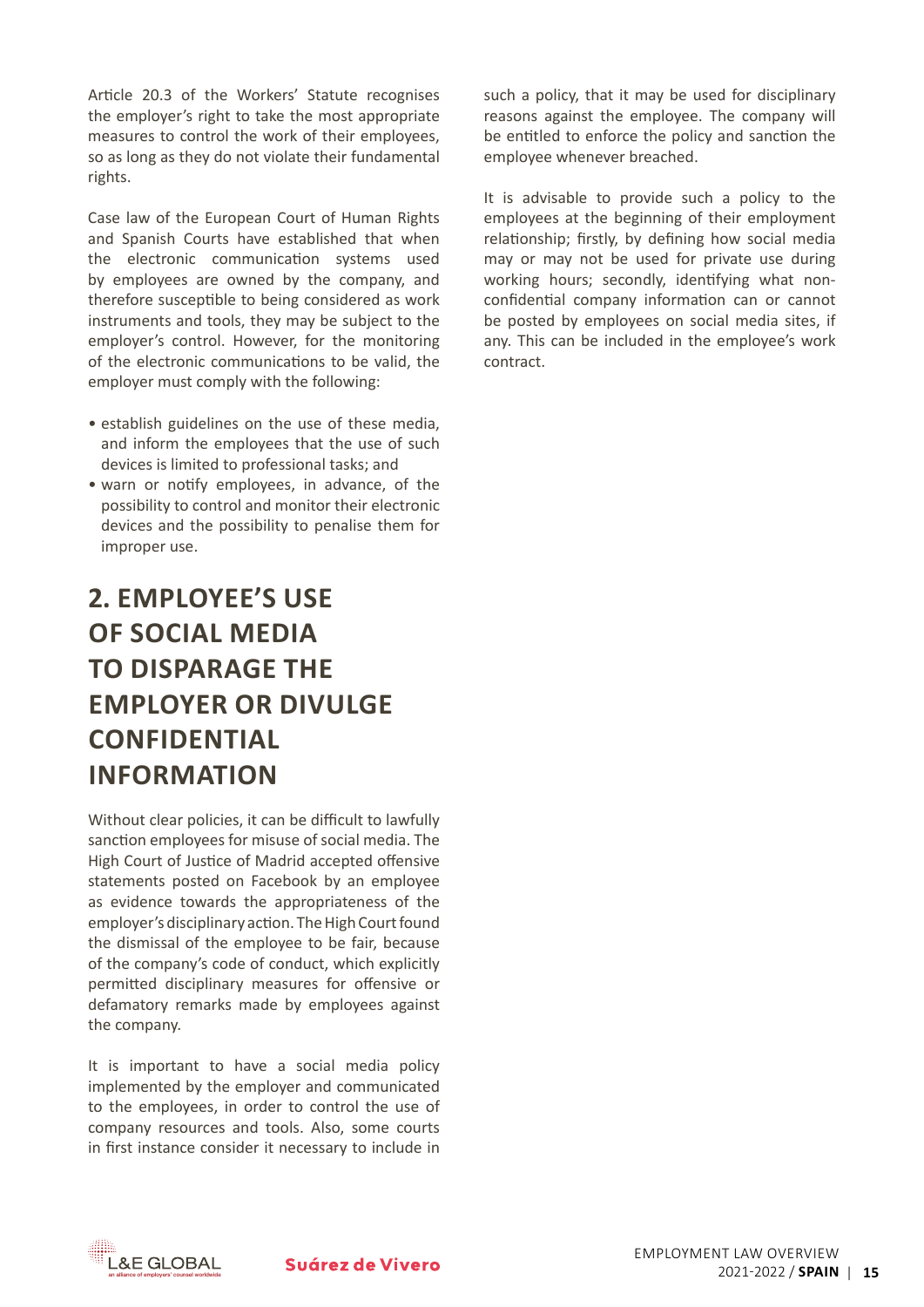# <span id="page-15-0"></span>**VIII. TERMINATION OF EMPLOYMENTCONTRACTS**

## **1. Grounds for Termination**

In Spain, the following are grounds for termination:

- mutual consent of the parties;
- grounds established in the contract;
- expiration of the contract term or end of the specific job;
- employee's resignation;
- employee's death or permanent illness:
- retirement of the employee:
- employer's death, retirement or permanent illness;
- • force majeure that makes it impossible to continue rendering services;
- collective dismissal based on objective grounds;
- employee's voluntary departure based on breach of contract by employer;
- disciplinary dismissal of the employee.

### **2. Collective Dismissals**

Terminations based on economic, technical, organisational or productivity grounds are deemed collective when: ten (10) workers are affected in companies with less than one hundred (100) workers; at least 10% of the employees are affected within a period of ninety (90) days in companies that have between one hundred (100) and three hundred (300) workers; thirty (30) workers in companies with three hundred (300) or more workers.

### **3. Individual Dismissals**

Termination can be based on objective grounds or disciplinary grounds.

#### a. Reasons for objective dismissal

- worker's incompetence;
- worker's inability to adapt to technical change;
- • layoffs based on economic, technical, organisational and or productivity grounds.

Given that labour courts are so restrictive in accepting dismissals based on business grounds, this procedure is seldom used, unless the grounds are absolutely clear (e.g., bankruptcy).

#### b. Reasons for disciplinary dismissal

- • repeated and unjustified tardiness or lack of attendance at work;
- lack of discipline or insubordination;
- verbal or physical offence towards the employer, other people working in the company or residing family;
- • contravention of contractual good faith and misuse of trust;
- • continuous and voluntary decrease of the worker's normal or agreed performance;
- intoxication due to alcohol or drugs, when causing a negative effect in work;
- harassment based on: race, religion, birth, gender, age, disability, opinion, social condition and sexual orientation.

#### c. Is severance pay required?

A disciplinary dismissal is one wherein the cause is based on the employee's behaviour, which constitutes a punishable offense. Disciplinary dismissals must be communicated by a written letter to the worker, stating clearly and sufficiently

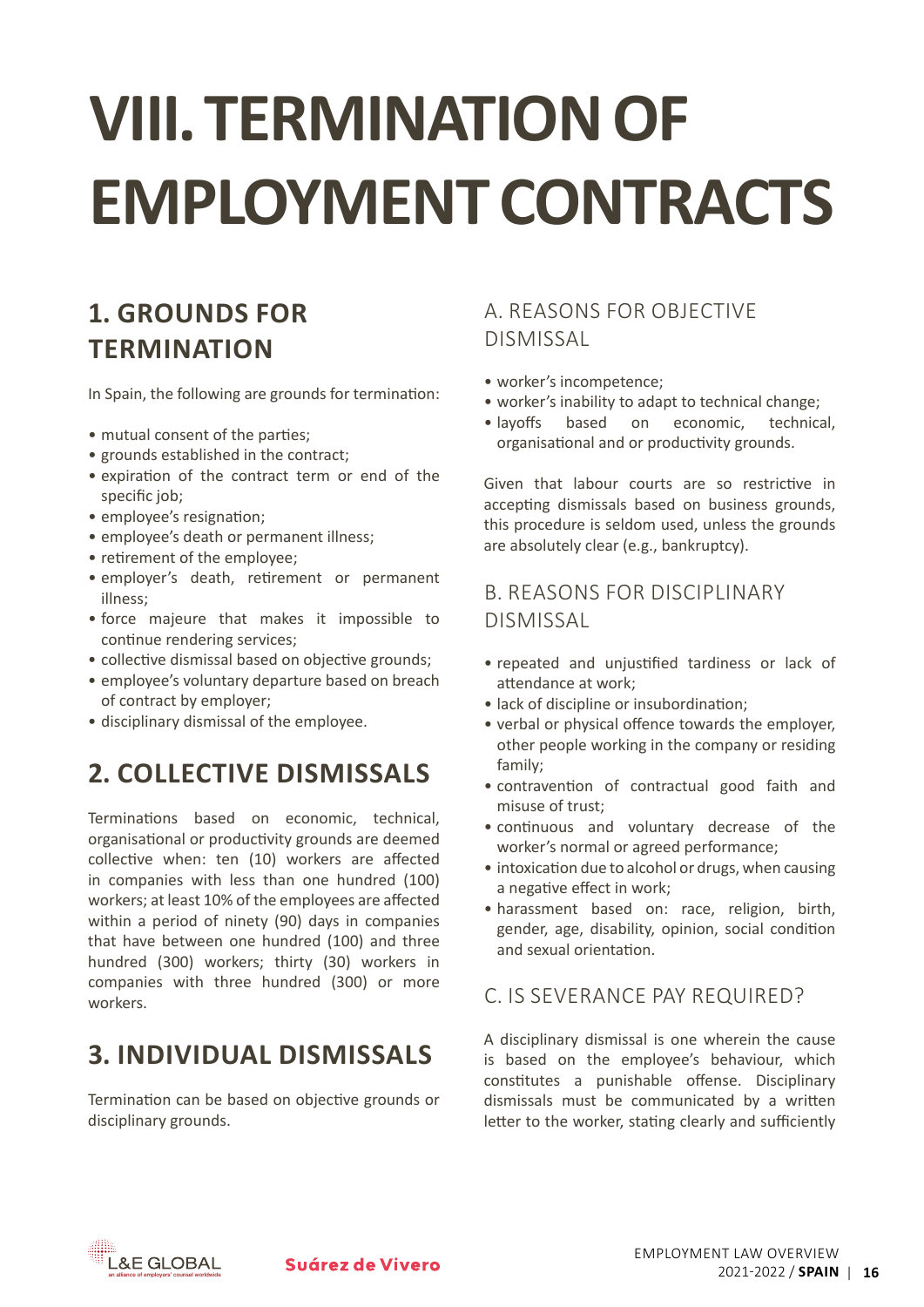the facts that motivate it and the date on which the dismissal will take effect. A disciplinary dismissal does not entitle an employee to receive any compensation from the company. A severance payment will only be required in cases that involve a court ruling declaring the dismissal unfair.

#### d. Severance pay resulting from objective dismissal

The severance pay resulting from an objective dismissal is a tax-free payment in the amount of twenty (20) days' salary per year of service, up to twelve (12) months' salary. If the dismissal is not correctly proven in court, the employee will be entitled to the severance explained below for unfair dismissals.

#### e. Severance pay resulting from disciplinary dismissal

If the dismissal is proven in court the employee is entitled to no severance. However, if the dismissal in deemed unfair by the judge or acknowledged as unfair by the company before the Conciliation Chamber or the Court, the relevant tax-free severance is thirty-three (33) days' salary per year of service, up to twenty-four (24) months' pay. However, this calculation must respect the following:

- for the period of seniority rendered before 12 February 2012 (the day the labour reform was approved) the employee is entitled to the indemnity arising from a calculation based on 45 days per year of work, with a cap of 42 months.
- for the period of seniority as from 13 February 2012 until termination date, the employee will be entitled to compensation based on 33 days per year of work, with a cap of 24 months. The sum of both amounts will be the legally established compensation for the employee.

The maximum cap is now 720 days. However, when the calculation to determine the severance for dismissal before 12 February 2012 results in a number of days greater than 720, the cap will then be 42 months.

The parties may agree to a lower or higher compensation. Higher compensations that exceed the ones described above will be subject to tax and social security contributions (in case of mutually agreed terminations), in the amounts described below.

#### f. Calculation formula and basis for calculation

Severance compensation is calculated under two criteria:seniorityanddailysalary.Incaseofobjective or unfair disciplinary dismissal the severance will be calculated by multiplying the seniority by the daily salary and the days (20 in case of objective dismissal/ 33 in case of unfair dismissal). The daily salary is calculated taking into consideration the twelve (12) last payments, and the company shall include all salary concepts. This also includes salary in kind and extra-hours. Only extra-salary concepts should be excluded. Therefore, bonus, incentives and irregular payments are included.

Stock Options will be calculated for the severance under certain circumstances: in case of voluntary leave or disciplinary dismissal declared fair, the employee will lose the right to include the stock options in the severance for dismissal. The Supreme Court has said that in the event the dismissal was declared unfair and was carried out a few months before options could be exercised, they will be included in the severance for dismissal. The same will occur in the event of death, disability and retirement, in which the employee or his/her heirs will be able to claim these. In case of unfair dismissal, the employee will be entitled to exercise the right to stock options after the contract is terminated even if a "permanence clause" has been signed.

### **4. Separation Agreements**

Termination of contracts based on mutual consent does not entitle the employee to severance payments (unless specifically agreed) or unemployment benefits.

a. Is a Separation Agreement required or considered best practice?

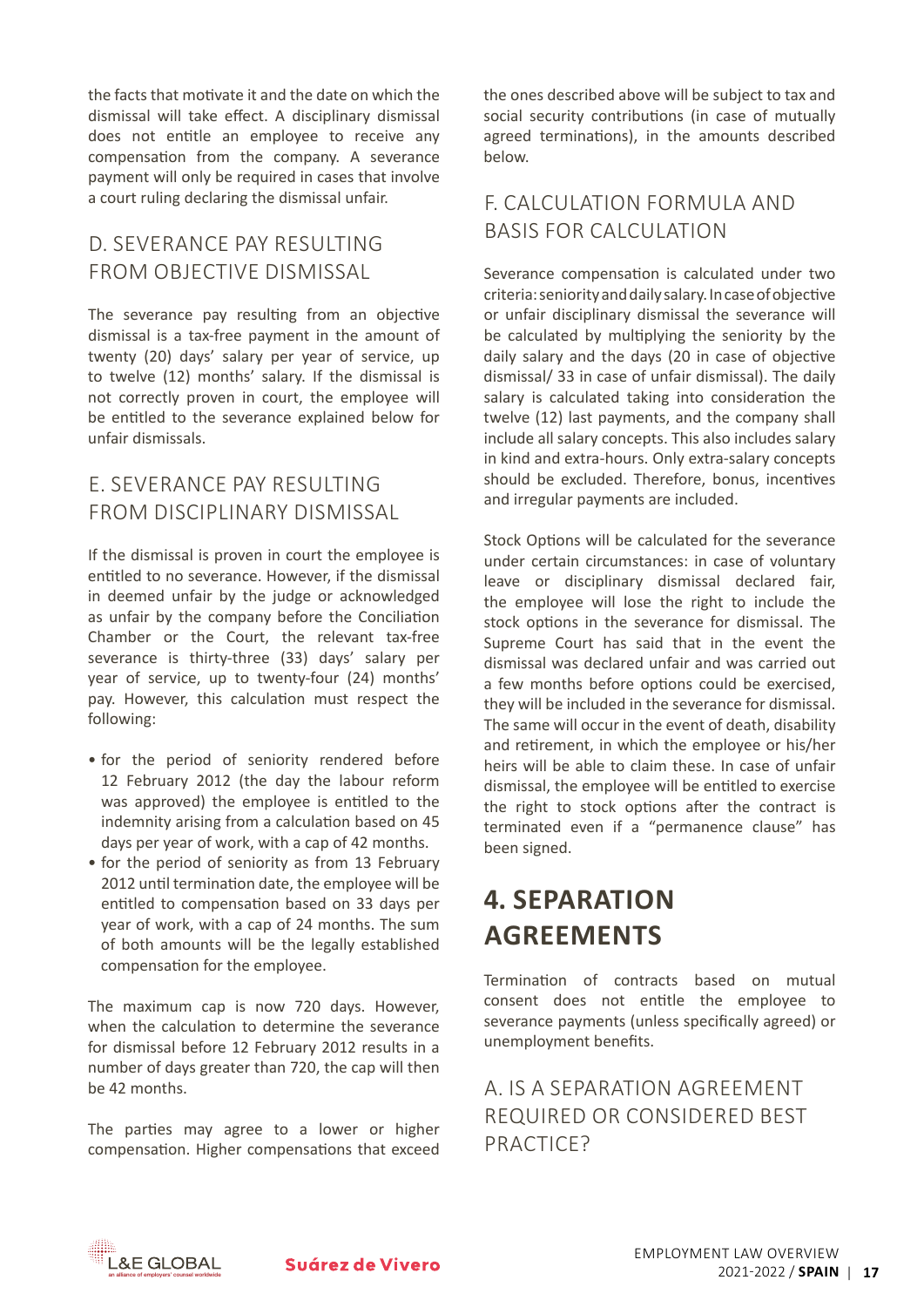Should a severance be agreed, it would be subject to taxes and social security contributions. To avoid the aforementioned, the general practice for companies is to dismiss the employee so that he/ she is entitled to the legal severance and also to unemployment benefits. Although this system is used in a clear majority of cases by employers, a termination agreed by mutual consent that has the appearance of a dismissal (by giving a dismissal letter to the employee in order to receive the severance free of taxes as well as unemployment benefits), is unlawful and considered fraudulent.

#### b. What are the standard provisions of a Separation AGRFFMFNT?

A mutually-agreed termination will only require a simple agreement by both parties that puts an end to the employment relationship. In said agreement, we recommend the parties include certain background information that briefly explains the grounds for termination, the agreed compensation and the means and timing of payment, a specific mention to gross and net amounts, and several other clauses such as confidentiality, nondisparagement, waiver against future actions and possibly a non-compete, whenever appropriate.

#### c. Does the age of the employee make a difference?

A mutual agreement may be reached between parties independent of the employee's age. That said, we need to be careful of those separation agreements with employees near retirement age, that are dressed as "dismissal letters", as they could be subject to inspection by the state who will be in charge of paying said employees their unemployment benefits and subsequent retirement pension.

#### d. Are there additional provisions to consider?

In principle, the employee that signs a separation agreement is not entitled to additional benefits beyond agreed severance payment, the final payments, and any other amounts, agreed upon. If no dismissal letter is given and both parties agree to mutually terminate the contract, income tax payments and social contributions will be due by the employee in the event that the contract is terminated by mutual consent not only for the amount that exceeds that of an unfair dismissal, but for the whole severance paid.

The company will have to take the whole severance compensation and apply to it the employee's existing tax % in his ordinary payroll. Likewise, it will also contribute to the social security as explained above.

If a mutually agreed termination (with no severance payment) is not correctly addressed, for example by not having a detailed termination agreement, with inclusion of a waiver clause, the employee may challenge the termination by filing a dismissal claim against the employer. In this case, if the employee proves that the termination was really a dismissal and not a mutually agreed termination, the employer may be liable to pay the maximum severance explained for unfair dismissals. These amounts would then be free of taxes and the employee would be entitled to unemployment benefits.

### **5. Remedies for Employee Seeking to Challenge Wrongful Termination**

An employee is entitled to appeal against any such dismissal. However, prior to filing a claim with the courts, the parties are required to try to reach an agreement before the Mediation, Arbitration and Conciliation Service. When the employee files a claim before the court, the court will render one of the following judgments:

Fair Dismissal – in which case, the employer will not be subject to any penalties or further obligations towards the employee.

**Unfair Dismissal** – if the employee is successful in his claim, the principal remedies available are:

• reinstatement, with financial award to cover lost remuneration; or

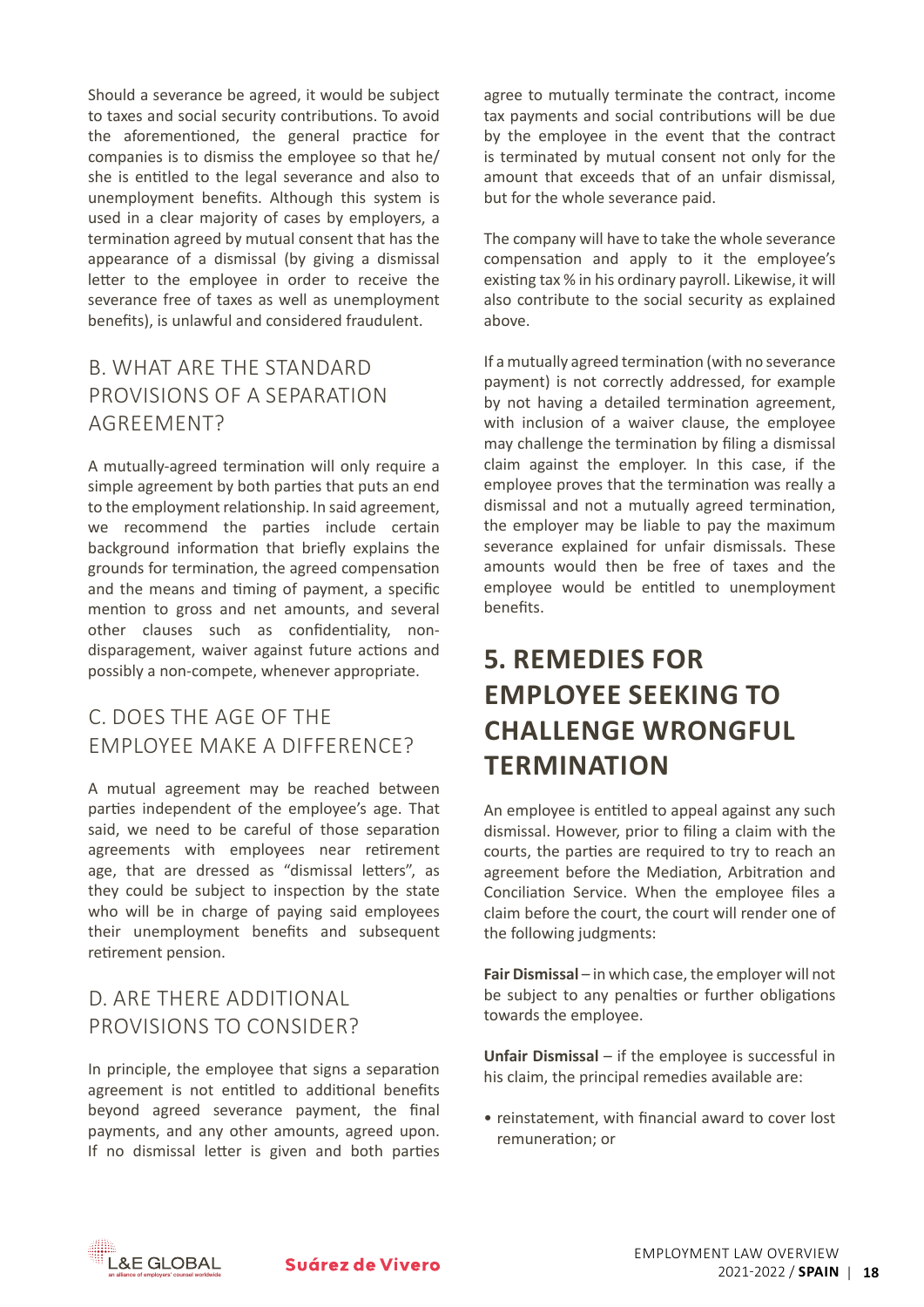• an award of 33 days salary per year of service, subject to a maximum of 24 months' salary.

The choice of remedy, whether to make severance payments or to reinstate, is the decision of the employer. However, in cases involving the termination of an employees' representative, the representative is the one who will enjoy the choice of remedy.

Null and Void Dismissal – a court will declare the dismissal null and void (and will award reinstatement, with financial award to cover lost remuneration) where a fundamental right of the employee has been breached during the course of the dismissal procedure, for example:

- where the dismissal involves an element of discrimination prohibited by the Spanish Constitution or statute, or which otherwise violates the employee's fundamental rights;
- where the employer should have used the collective procedure;
- where the employer has dismissed any of the protected categories of employees and has not justified the dismissal correctly.

If the worker is an employees' legal representative or a trade union representative, there will be formal adversarial procedures, during which the worker and other members of the union to which he orshe belongs, may be heard. If the worker is a member of a trade union and the employer is aware of this fact, representatives of the corresponding trade union must be heard in advance. Lastly, in the event of collective dismissal, the workers' representatives have priority for remaining in the enterprise.

There is no absolute protection against dismissal in cases of pregnancy, suspension of the contract due to maternity leave, risk during pregnancy or breastfeeding leave; adoption or fostering; family leave to care for children or handicapped persons; and certain circumstances where female workers have been victims of gender violence.

Dismissal in such cases will be allowed if not motivated by reason of pregnancy or the exercise of the right to the abovementioned leaves (dismissal for an objective cause and disciplinary dismissal).

#### **6. Whistleblower Laws**

There is no specific employment legislation in place that provides legal protection for whistleblowers. However, internal company policies usually provide for protection as well regulate specific procedures to report illegal practices. Internal policies must be implemented in accordance with what is established within the law and regulations. The most recent reform of the Criminal Code, which came into force on 1 July 2015, introduced the need to have internal prevention mechanisms and channels in order to reduce or avoid any potential criminal liability for companies or their representatives. Whistleblower programs have also been regulated by the Data Protection Authority's ('DPA') guidelines, in particular by the "Guide for Data Protection in Labour Relationships". Usually, protection in an internal policy will be limited to the company's employees, which have a direct hierarchical relation with the company.

Outsourcing services, agency workers or independent contractors do not fall under the organisational scope of the employer, but this does not mean that they cannot be protected in case any breach needs to be violated. The reporting system must rely on wrongdoings, which could affect the contractual relationship between the companies and the incriminated employee. There are some companies that have created "ethical mailboxes" where an employee can report alleged breaches of the company's internal code of conduct. The company will need to ensure that its employees are well-informed about this system, how it works and most importantly, how their privacy and confidentiality concerning the information in the complaint will be guaranteed. The reporting system is created to uncover wrongdoings by other employees or company officials, which could be considered a breach of their contractual relationship.

The main principle, however, is that confidential information is only available to those people who are essential to the investigation of the complaint. The whistleblower's identity will only be revealed if he/she acted in bad faith. The accused person will need to be informed of the accusations against him, without further delay, and usually there will be a department responsible for the investigation and

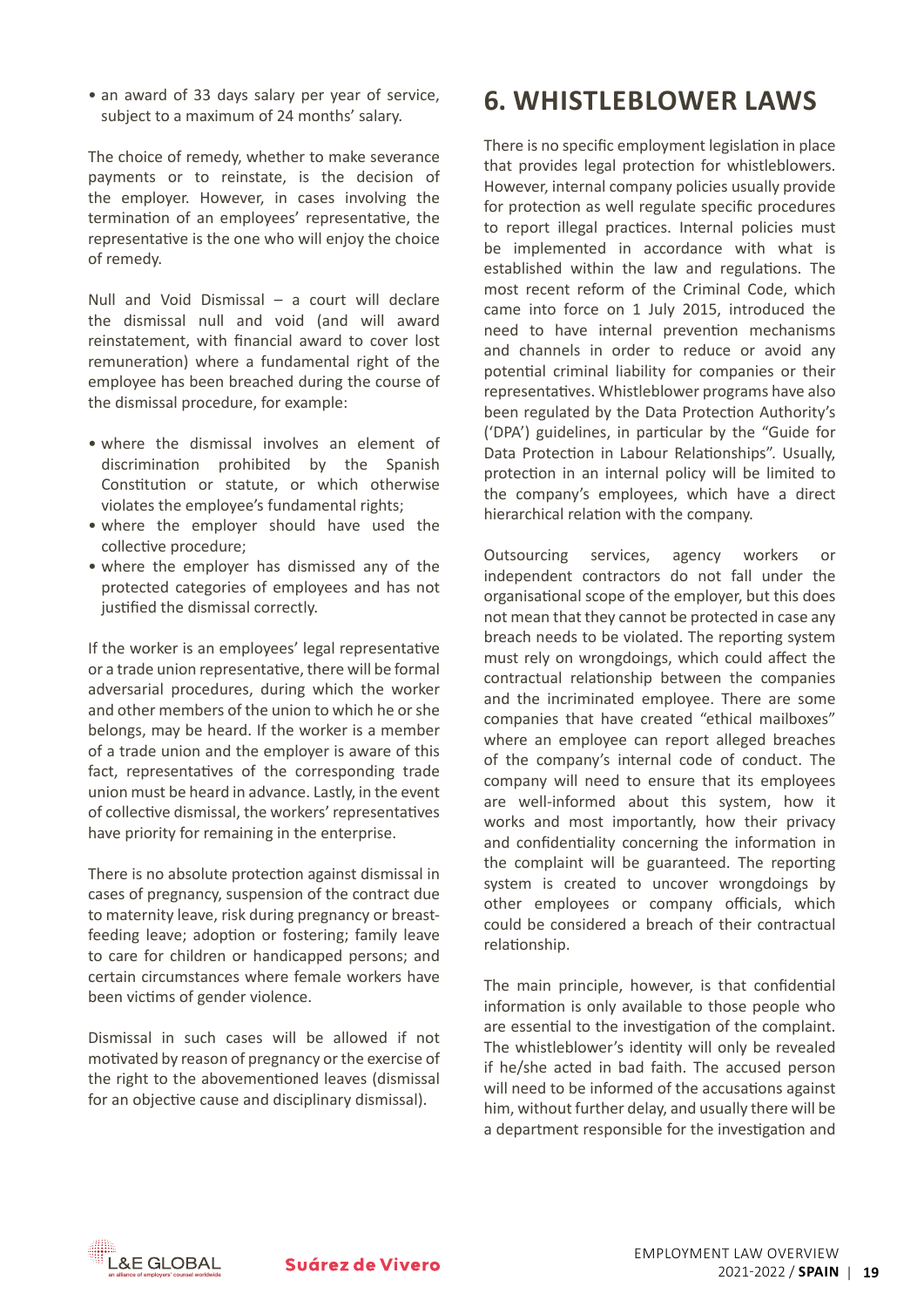the rights concerning data protection, although this can be delegated to an external advisor, as well. The registered information will be destroyed within a maximum of two months after the end of the investigation if nothing comes out of it. If there is a legal case, the information can be retained as long as needed by the company.

The possibility of filing an anonymous complaint is generally prohibited, because there is a real need to identify the complainant and the accused party. Finally, the body responsible for the investigation will need to inform the accused party regarding the protection and confidentiality of their personal information during all stages of the process, even upon its conclusion.

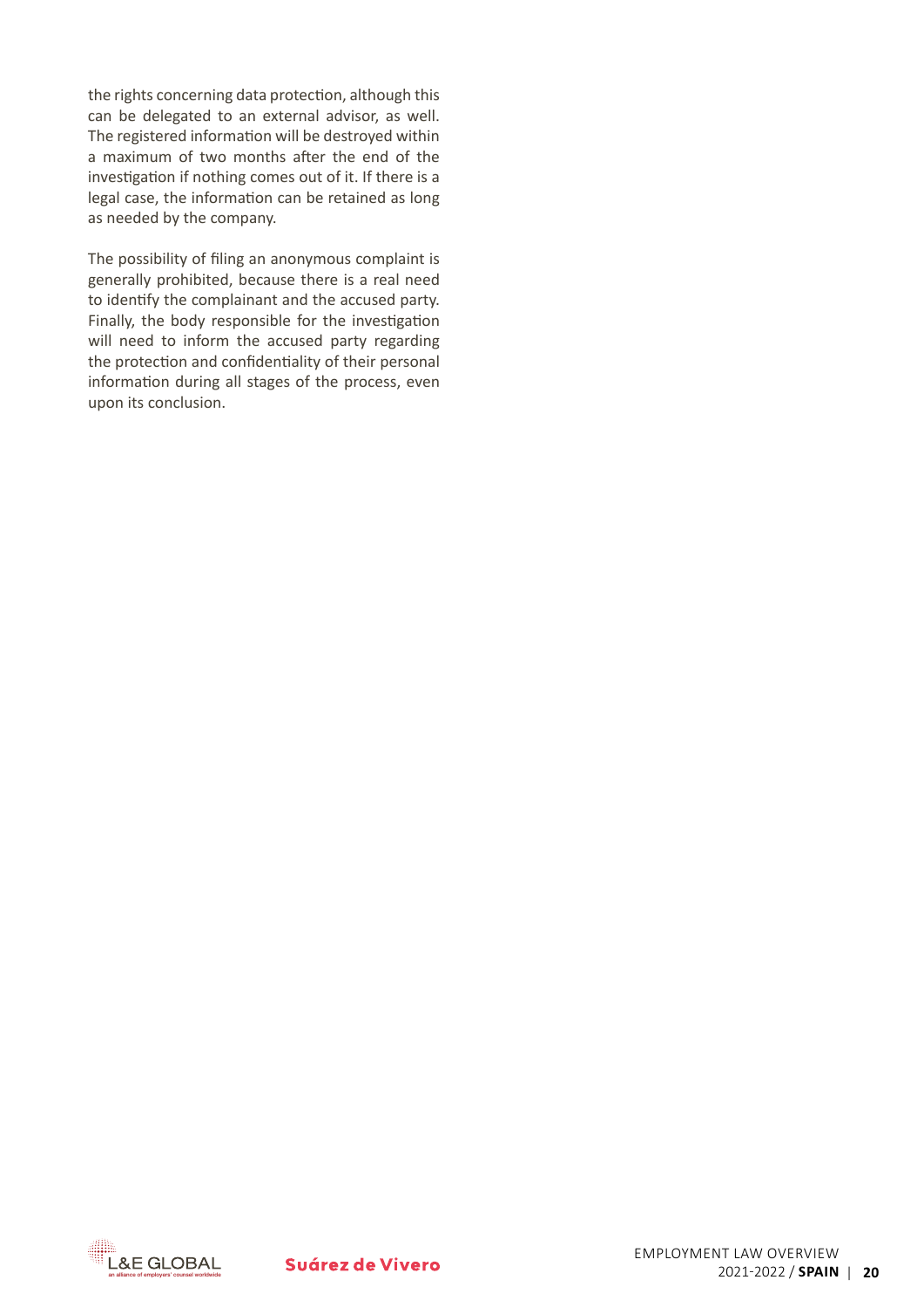# <span id="page-20-0"></span>**IX. RESTRICTIVE COVENANTS**

## **1. Definition of Restrictive Covenants**

Restrictive covenants are bilateral agreements between the employer and the employee, and are used to protect key business information and ensure fair dedication to employees. It represents a limitation of the right to work and the free choice of profession or trade, so that any restriction of this constitutional right must be performed in compliance with all requirements established by labour law. Non-competition rights and obligations are regulated in the Workers' Statute.

#### **2. Types of Restrictive Covenants**

#### a. Non-Compete Clauses

Non-competition agreements are intended to prevent an employee from working in a competing company or sector after termination of employment. A non-compete obligation after termination, may not last longer than two years for technicians and six months for other workers, and will only be valid if the following requirements are met:

- the employer has an effective industrial or commercial interest in such a non-compete obligation; and
- the employee is paid adequate economic compensation.

#### b. Non-solicitation of **CUSTOMERS**

Spanish Labour Legislation does not specifically regulate this type of restriction, but case law has considered this restriction valid within the scope of the non-compete clause.

#### c. Non-solicitation of employees

Spanish Labour Legislation does not specifically regulate this type of restriction, but case law has considered this restriction valid within the scope of the non-compete clause.

### **3. Enforcement of Restrictive Covenants – Process and Remedies**

If the employee breaches the non-competition agreement, he/she will be obliged to return the amount received for this concept and may be required to pay damages, should the company provide evidence of damage. In case of doubt when determining the amount of compensation to be returned, or refusal from the employee to comply with the agreed payment as compensation, the employer may appeal to a social court or an arbitrator (when specifically agreed) to determine said amounts. Likewise, the employee can make a claim against the employer when the agreed compensation was not paid although the noncompete clause remains in full enforceability. The clause itself could be declared void if the legal requirements explained above (2a) were not met. However, it is also possible to cancel the agreement if both parties agree to it, but it can never be cancelled or waived unilaterally.

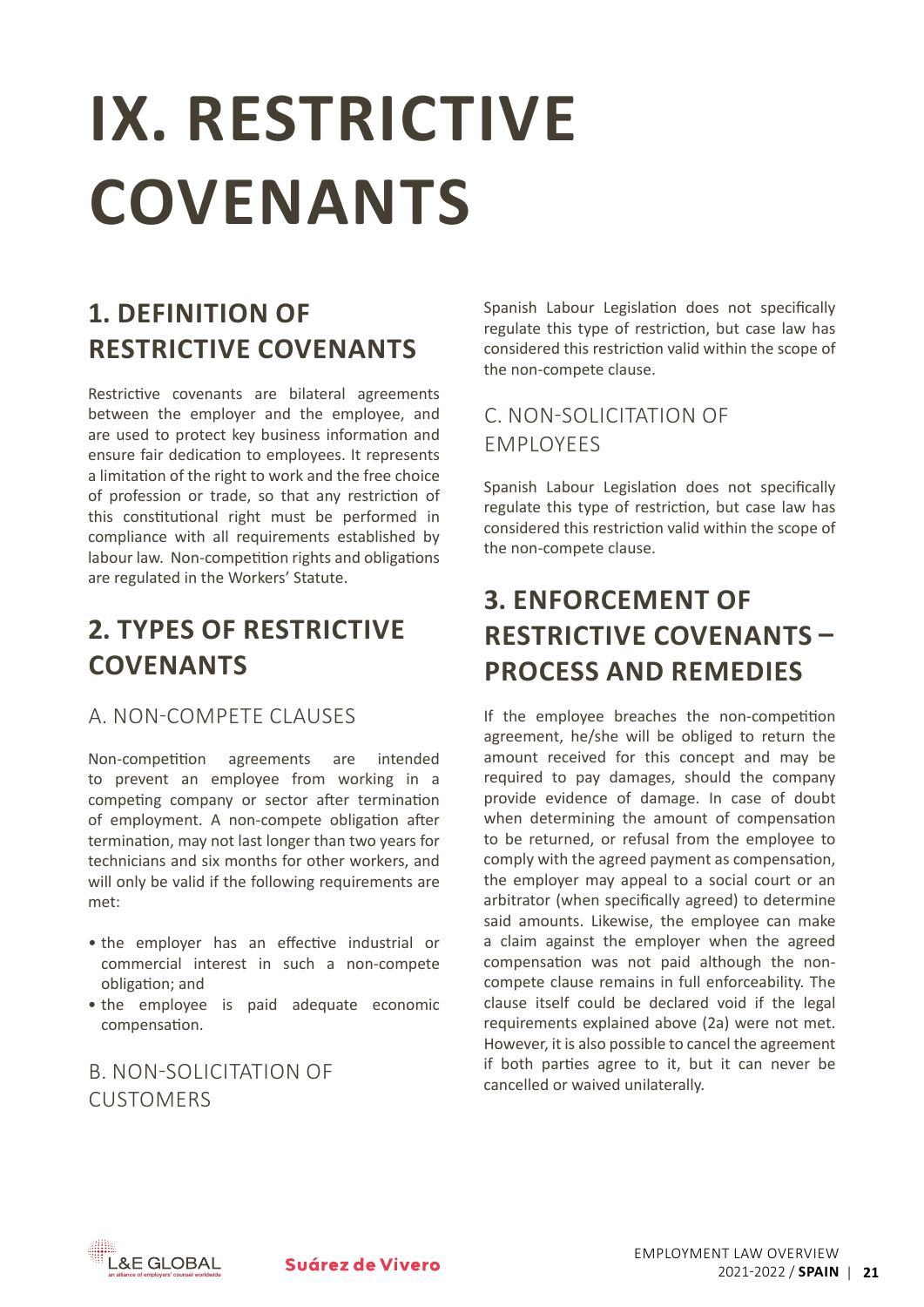### **4. Use and Limitations of Garden Leave**

The term during which an employee remains on normal salary and is bound by his/her contract of employment, but at the same time requested by the employer not to attend the office or contact clients or customers, is usually used only on disciplinary procedures while the investigation takes place. The employer cannot, unless expressly referred to in the employment agreement, put the employee under garden leave, as they are not provided for statutorily. This is the reason why they may only be mutually agreed to within the scope of the employment contract.

In the event an employer puts an employee on garden leave without having regulated this possibility within the contract, the employer bears the risk of having the employee file a claim for lack of occupation, which ultimately may result in a court claim requesting a constructive dismissal, on the basis of a severe breach of the employer's duties for not procuring sufficient occupation.

Employers often use garden leave during an employee's notice period to prevent the employee from having further access to customers, clients and staff and to prevent the employee from working for a competitor, but this is generally used in Spain only when there is evidence of gross misconduct by the employee.

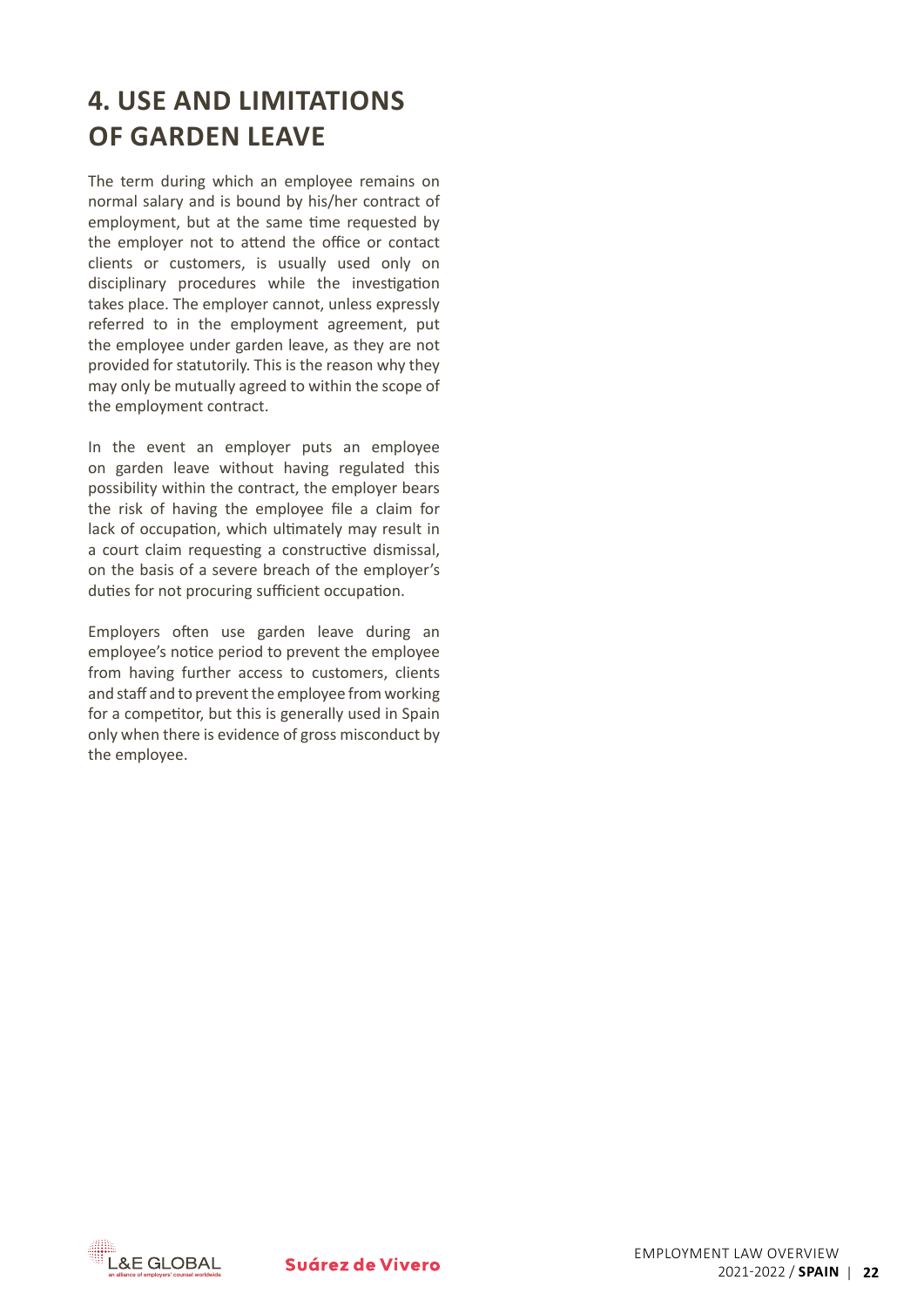# <span id="page-22-0"></span>**X. TRANSFER OF UNDERTAKINGS**

## **1. Employees' Rights in Case of a Transfer of Undertaking**

Employees'rights and obligations are subrogated to the new shareholder and remain intact: this includes special benefits and retirement compensation that employees may be entitled to.

## **2. Requirements for Predecessor and Successor Parties**

The Workers' Statute requires formal notice to employees in the event of transfer of undertakings, including date or proposed date of the transfer, reasons for the transfer, legal, economic and social implications for the employees, and any measures envisaged in relation to the employees.

Employmentcontractsareautomaticallytransferred with the business to the new employer. Employees' rights and obligations are also transferred.

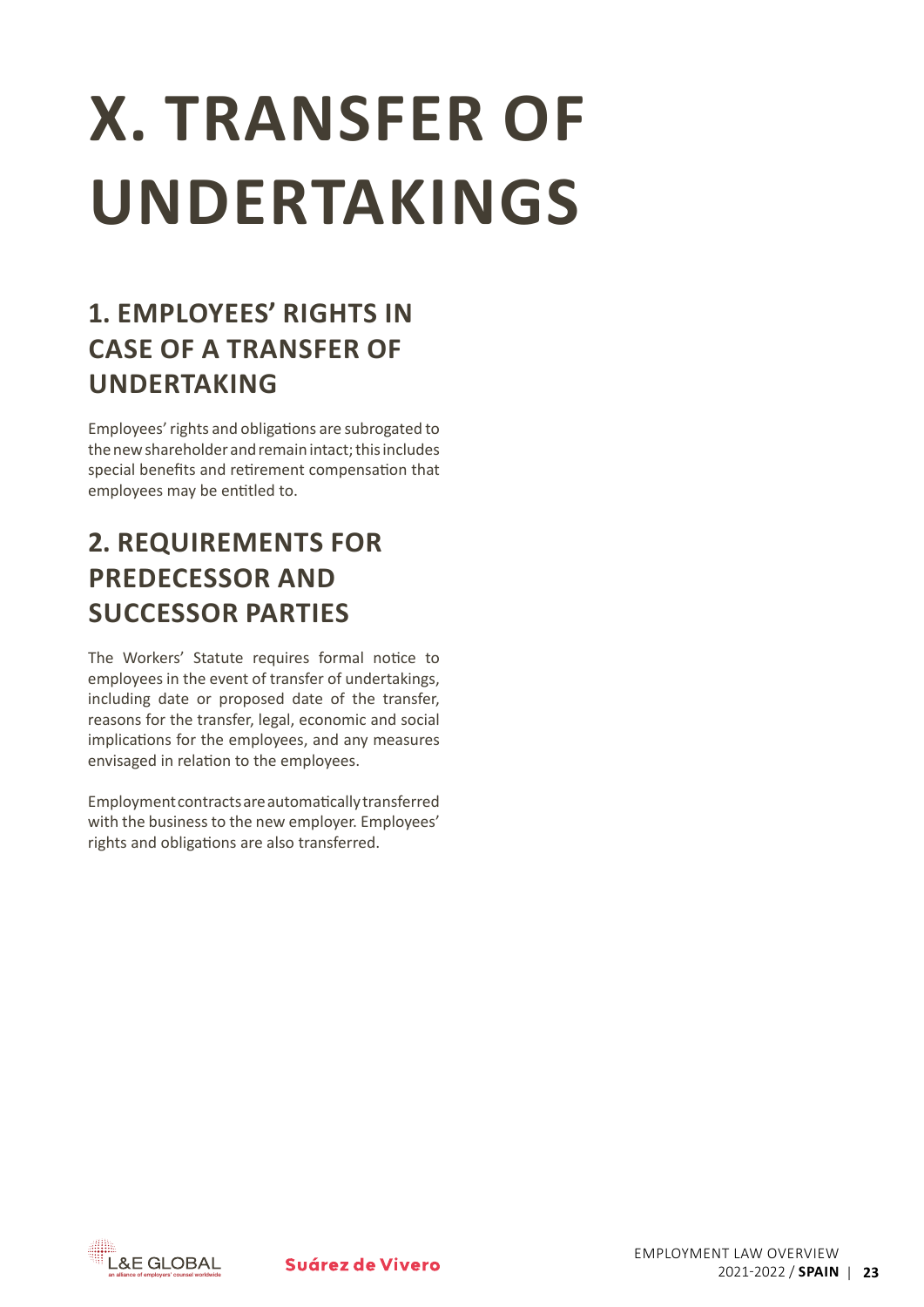# <span id="page-23-0"></span>**XI. TRADE UNIONS AND EMPLOYERSASSOCIATIONS**

## **1. Brief Description of Employees' and Employers' Associations**

The Spanish Constitution grants unions the authority to promote and defend the workers' economic interests. It also empowers them to represent workers in collective bargaining and to participate in the preliminary mandatory conciliation steps, before disputes can be presented to governmental conciliation agencies.

## **2. Rights and Importance of Trade Unions**

Freedom of association and representation are fundamental rights in the Spanish Constitution. All employees (except senior executives, i.e., general managers) are represented by the elected representatives. There is no distinction between blue and white-collar representatives. It is the employees' duty to start the process of elections, and thus, the employer has no obligation to promote them. Freedom of association and representation includes the following rights:

- right to associate freely with any of the unions; this is a right, not an obligation;
- • right to establish unions without prior authorisation, both nationally and internationally;
- right to choose employee representatives:
- right to participate in union activities;
- right to keep association preferences private and not communicate them to the employer.

## **3. Types of Representation**

There are two types of employees' representation: individual delegates and works councils. Individual delegates represent workers in companies or worksites having up to fifty (50) workers. Where the company or the worksite has more than fifty (50) workers, workers will appoint a works council formed by the following number of members:

#### a. Number of Representatives

- 50 to 100 workers: 5 members
- 101 to 250 workers: 9 members
- 251 to 500 workers: 13 members
- 501 to 750 workers: 17 members
- • 751 to 1000 workers: 21 members
- more than 1000 workers: 2 members for every 1000 workers, up to 75 members.

#### b. Appointment of Representatives

The workers choose representatives when elections are called. The vote is free and secret.

### **4. Tasks and Obligations of Representatives**

Works councils and delegates are entitled to preside over and organise assemblies, take legal and administrative action and raise legal disputes. They are also entitled to overview and control the company's fulfilment of its obligations regarding safety, security, and any other regulations in force.

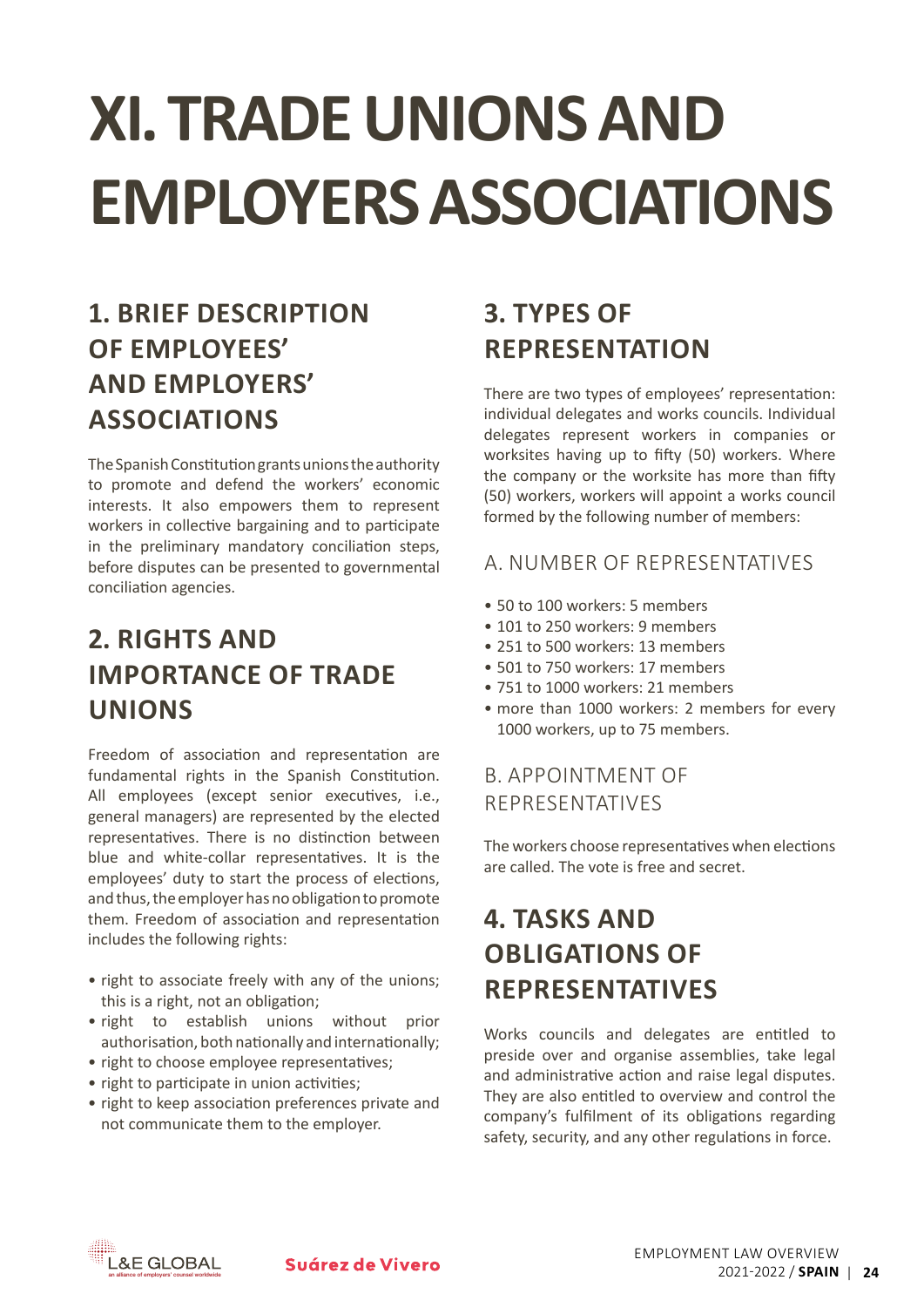Works councils and delegates are entitled to receive information on the company's performance, the market and particularly on employment. They are entitled to consultation in situations affecting a number of employees exceeding the threshold (around 10% of workforce), namely relocation of a worksite, change of employment terms, collective redundancy or mass layoffs, mergers, etc.

## **5. Employees' Representation in Management**

Due to the principle of mutual trust between the employer and senior executives, the latter cannot be eligible nor participate as electors in the employees' representation for they (senior executives) cannot defend or represent opposite interests to those of the company.

### **6. Other Types of Employee Representative Bodies**

The most basic form of collective representation in Spanish employment law is known as "Personnel Delegate"or"StaffRepresentatives".Representation of the workers in a company or work centre with less than fifty and more than ten workers shall be entrusted to the staff representatives. There may also be a staff representative in companies or centres that employ between six and ten workers, if so decided by the majority workers. Through a free, individual, secret and direct suffrage, the workers shall choose their staff representatives as follows: up to thirty workers: one; between thirtyone and forty-nine: three. The staff representatives shall jointly exercise vis-à-vis the employer the representation to which they were elected, and shall hold the same powers established for the works councils.

The employees are entitled to participate in the company on issues related to health and safety in the workplace. Health and Safety representatives are elected by and among staff representatives in the field of the respective bodies of representation, and specialise in health and safety matters at work. Along with this, the Health and Safety Committee is established as the joint body together with representatives of the employer being involved in the same tasks.

The works council is the representative and collegiate body of all the workers employed by the company or work centre in charge of defending their interests; it shall be established in each work centre with a register of fifty or more workers.

A company that holds two or more work centres in the same province or neighbouring municipalities, which register less than fifty workers but which, overall, total this amount, shall have a joint works council. If certain centres have fifty workers and others in the same province do not, the former shall have their own works councils and another council shall be established with the remainder.

A CBA must establish the incorporation and operation of a Joint Council ("Comité Intercentros") up to a maximum of thirteen members, to be appointed from amongst the members of the various councils. When incorporating a Joint Council, the trade union proportionality according to the election results taken as a whole shall be maintained. Such Joint Councils may not take on other duties than those expressly granted in the CBA whereby their incorporation is agreed.

#### a. Number of Representatives

The number of members of the works council shall be determined according to the following scale:

- between 50 and 100 workers: 5 members
- between 101 and 250 workers: 9 members
- hetween 251 and 500 workers: 13 members
- • between 501 and 750 workers: 17 members
- • between 751 and 1000 workers: 21 members
- 1000 and above: 2 per every thousand or fraction, up to a maximum of 75 members.

#### b. Appointment of Representatives

The collective representation structures are at the request of employees. There is no obligation to put in place employees' representatives. The election process may be promoted by:

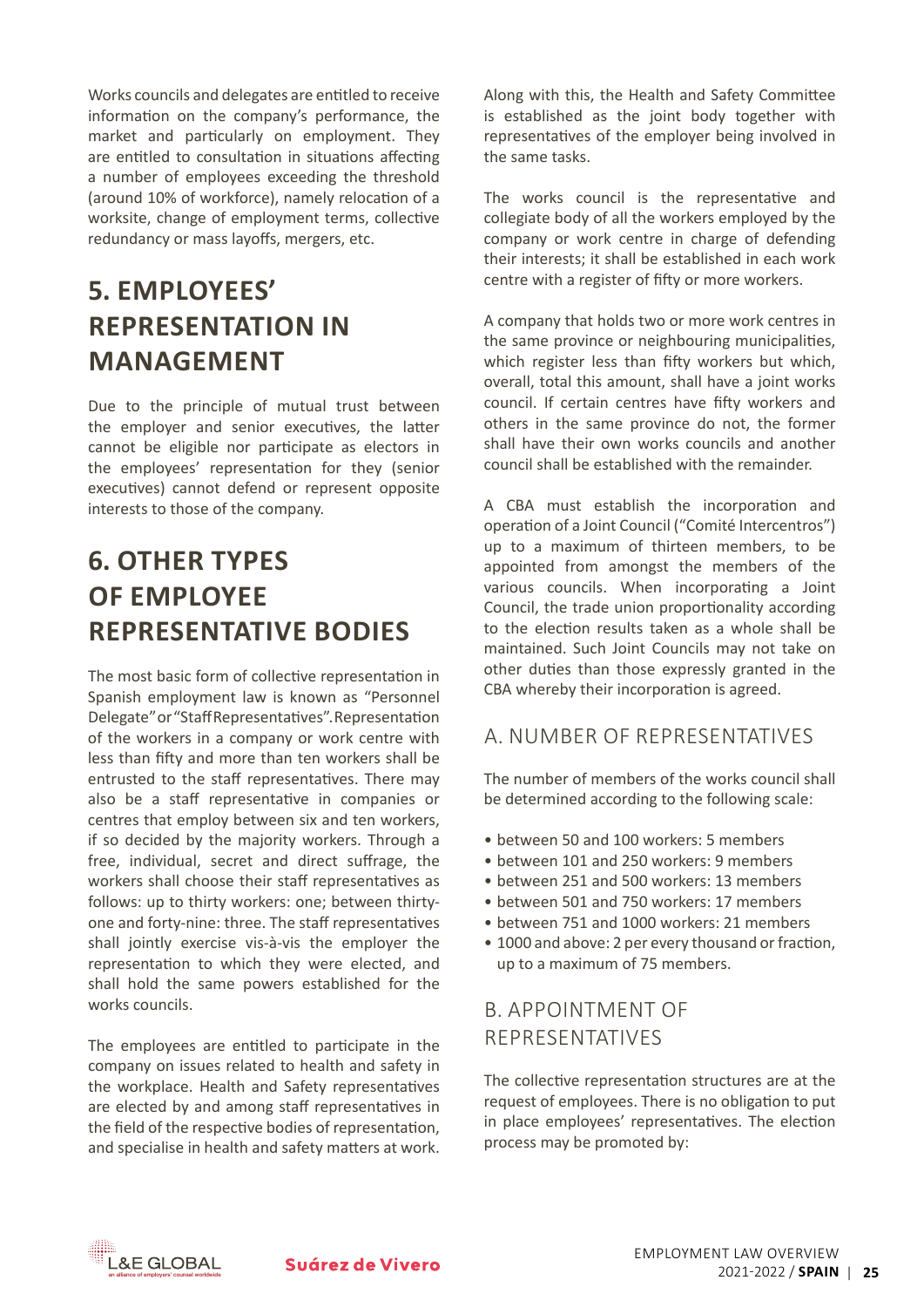- the most representative unions of the sector;
- trade union organisations with at least a 10% representation in the company;
- employees by majority agreement.

The works councils or work centre shall choose from amongst their members a chairman and secretary of the council, and shall draw up their own procedural regulations, which must comply with the law, a copy of which shall be sent to the labour authority, for its records, and to the company. All councils shall meet every two months or whenever this is requested by a third of its members or a third of the workers represented.

#### c. Tasks and Obligations of Representatives

A works council shall have the following powers, although it is understood that also staff representatives will be entitled to the same rights:

• to receive information, provided at least on a quarterly basis, on the general performance ofthe economic sector to which the company belongs, on the current production and sales situation of the company, on the production and performance forecasts for company employment, including the employer's forecasts on the execution of new contracts, indicating their number and the forms and types of contracts to be used, including parttime contracts, the working of extra hours by part-time workers and sub-contracting.

It shall also be entitled to receive information, at least each year, on the company's application of the right of equal treatment and opportunities between men and women, to include data on the ratio of women and men in the various professional categories and, if applicable, any measures adopted to encourage the equal treatment of men and women in the company and the application of any equal treatment plan.

• to receive information on the balance sheet, profit and loss account, annual report and, if the company is a corporation based on shares or participations, of any other documents provided to the members, in the same conditions applicable thereto.

- to receive information of the employment contracts and the notification of any renewals and contractual repudiations.
- to receive information on the very serious sanctions issued to employees.
- to be informed and consulted about all company decisions that may imply relevant changes in terms of work organisations and contracts, and also concerning staff reduction plans.

The works council is entitled to issue a report before the employer executes any decisions taken on the following matters:

- staff restructuring and total or partial, final or provisional removals of staff;
- a reduction in the working schedule;
- total or partial transfer of employees to other premises;
- merging operations of the company that may imply any change whatsoever of the number of employees;
- plans for professional training provided by the company;
- implementation or review of work arrangement and control systems;
- a study of working hours, a premium or incentives plan and the appraisal of work posts.

To carry out the following tasks:

- to ensure the fulfilment of current labour, social security and employment rules, including any other agreements, conditions and terms currently applied by the company, filing any legal actions that are necessary before the employer and the competent bodies or courts.
- to supervise and control all safety and hygiene conditions in the execution of work at the company.
- to ensure that the principle of equal treatment and opportunities between men and women is upheld and applied.
- to participate, as determined in a CBA, in the management of any social projects established in the company to the benefit of the workers or their relatives.
- to cooperate with the company management to procure the necessary measures to ensure the maintenance and increase in productivity levels, according to what is agreed in the CBAs.

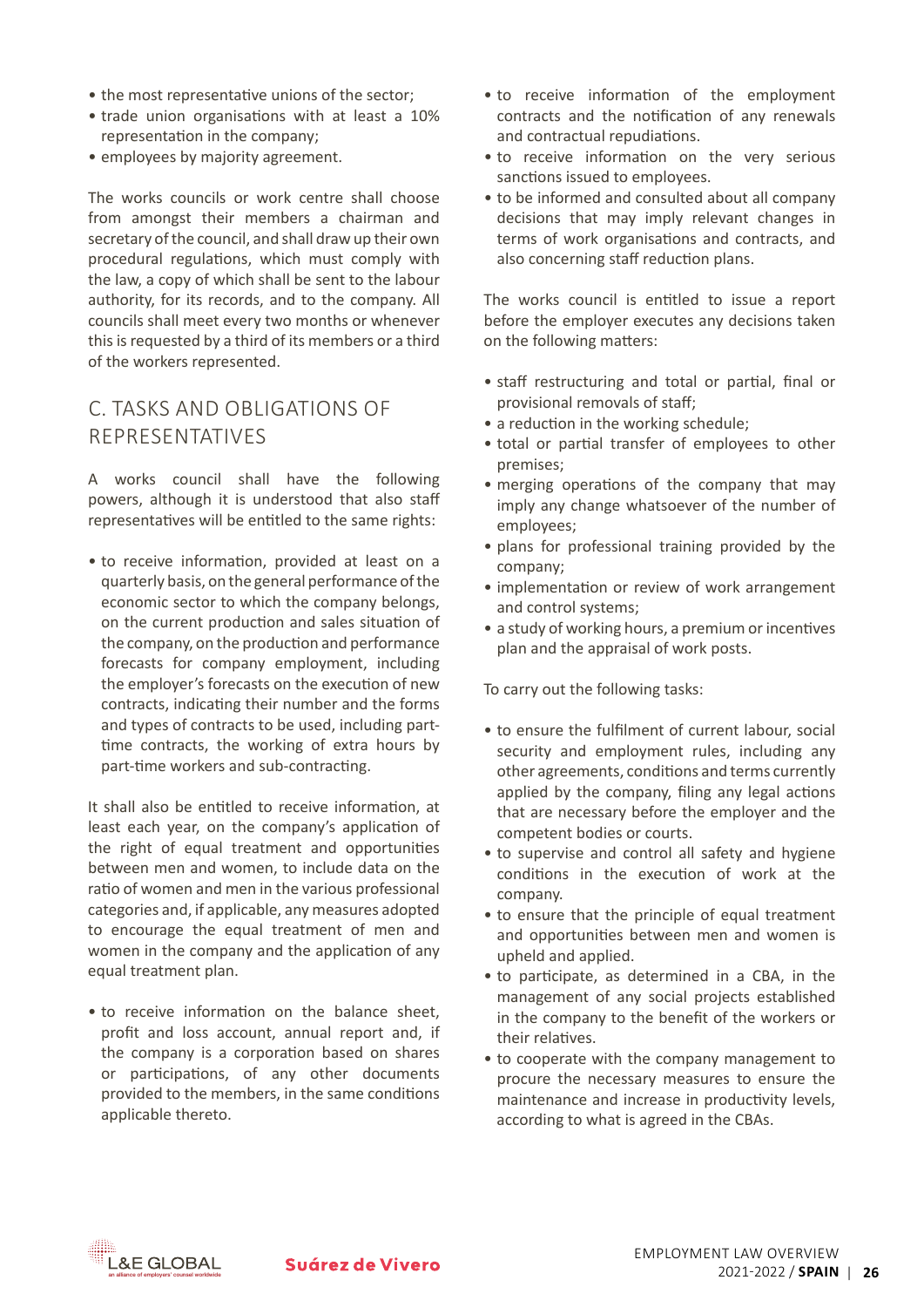- to inform the represented workers of all the issues and matters described in part 1. of this section, if they directly or indirectly affect employment relations.
- to collaborate with the company's management in establishing and starting up conciliation measures.

Any reports to be issued by the Council beyond the powers recognised above, must be drawn up within a term of fifteen days.

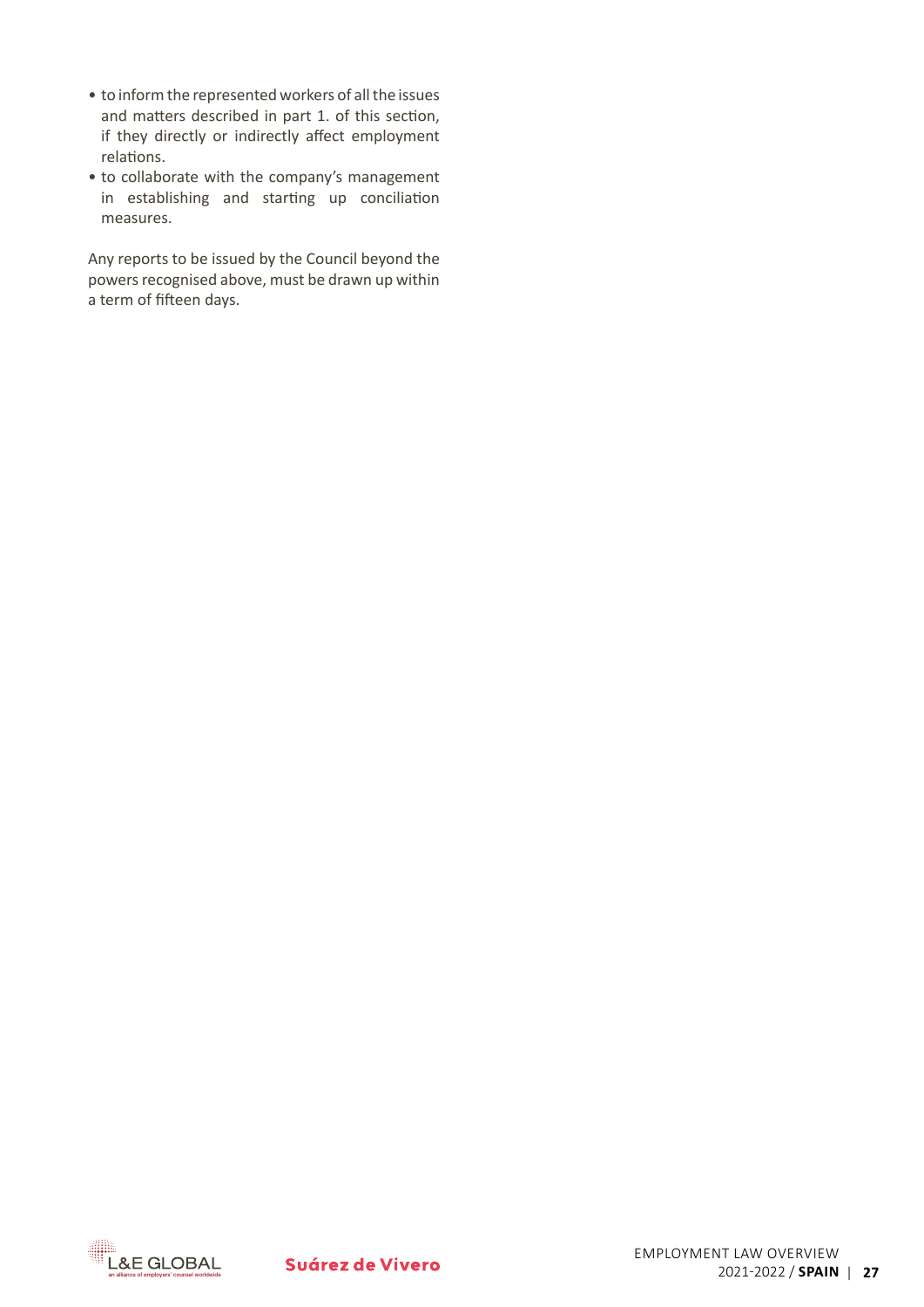## <span id="page-27-0"></span>**XII. EMPLOYEE BENEFITS**

## **1. Social Security**

In Spain, the legal framework for the principal system of social protection is derived primarily from the Social Security Act 1/1994. The social security system of national insurance contributions covers:

- common contingencies, these contributions cover the situations included in the general social security regime;
- • professional contingencies cover expenses resulting from labour accidents and occupational diseases;
- overtime: and
- other concepts such as unemployment, training or the Wage Guarantee Fund.

### **2. Healthcare and Insurances**

Social security offers public medical care to all affiliated workers.

### **3. Required Leave**

#### a. Holidays and Annual Leave

Employees are entitled to a minimum of thirty (30) days of paid vacation per year. This can be improved by contract or collective agreement. In addition, there are fourteen (14) public non-working days per year, which may differ slightly by region.

#### B. MATERNITY AND PARTNER LEAVE

Royal Decree-Law 6/2019 entered into force on 8 March 2019. This regulation aims to achieve real and effective equality between men and women in the promotion of personal and family life. The new Royal Decree introduces a novelty in paid leaves for birth and adoption, which applies to all births that occurred after 1 April 2019. This novelty is the equalisation of the time for both parents to enjoy the leave for birth and adoption. Therefore, every progenitor will be allowed to take 16 weeks of leave. Until now, article 48 of the Workers' Statute used to provide 5 weeks for paternity leave and 16 weeks for maternity. According to the Regulation, the term "Paternity" has been replaced by "Partner Leave" and refers to the parent other than the biological mother. The Regulation foresees a gradual application of the time allotted for 'partner leave' in the course of the following years:

- • from 1 April 2019, partner leave will last 8 weeks
- from 1 January 2020, partner leave will last 12 weeks
- from 1 January 2021, partner leave will last 16 weeks.

In conclusion, for the year 2020 the situation is the following:

- Maternity leave lasts sixteen (16) weeks. The mother must take six (6) of these weeks immediately after the birth. The remaining ten (10) weeks can be organised by the mother under her discretion until the child is twelve months old. However,the biological mother can anticipate the suspension up to four weeks before the expected date of birth.
- For births after 1 January 2020, partner leave will last twelve (12) weeks. The partner must take four (4) of these weeks immediately after the birth. The remaining eight (8) weeks can be organised by the progenitor under his/her discretion until the child is twelve months old. From 1 January 2021, partner leave will last sixteen (16) weeks. This is an individual right of the worker and its exercise cannot be transferred to the other parent.

#### c. Sickness and Disability Leave

Temporary disability benefits are daily subsidies that cover the worker's loss of income due to any sickness such as common diseases or non-workrelated injuries, occupational diseases or workrelated injuries. The maximum duration of the

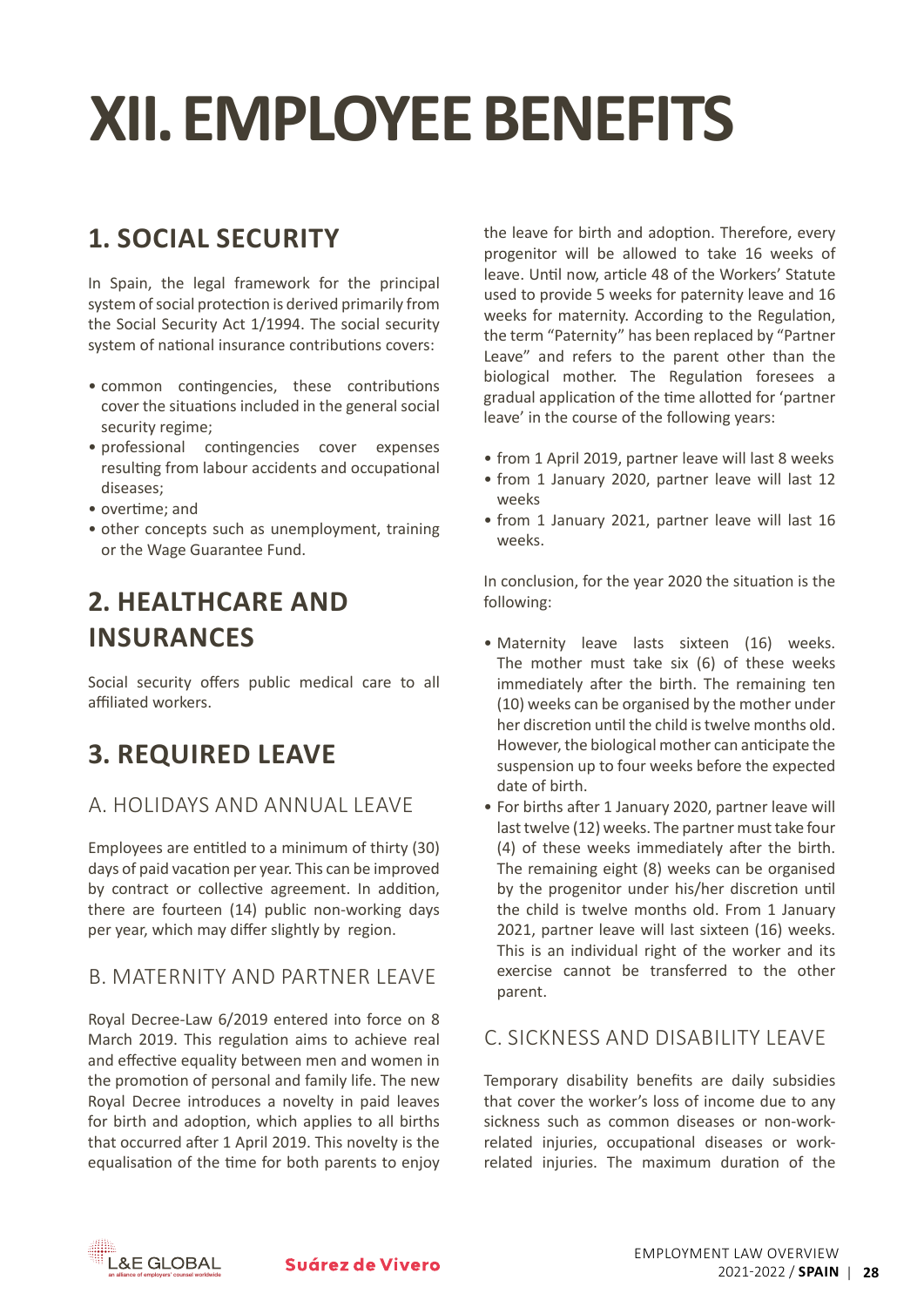benefit is 365 days, but it can be extended for a further 180 days if, during this period, the person is expected to be cured. In case of common diseases, the worker's beneficiaries must have been affiliated in the social security scheme or be able to prove to have covered a 180-day contribution period in the preceding 5 years. In case of injuries, whether work-related or not, and occupational diseases, previous contributions are required. The contents and amounts of these benefits are the following:

- in case of common diseases and non-workrelated injuries the amount will be 60% of the base rate from the 4th day of leave until the 20th, inclusive, and 75% from the 21st day onward.
- in case of occupational diseases or work-related injuries the amount will be 75% of the base rate for benefits from the day following the date of leave from work.

In the case of disability of the child or the adopted child or foster care child, the suspension of the contract for maternity leave and partner leave will have an additional duration of two weeks, one for each parent. Whoever, for reasons of legal custody, needs to be in charge of the direct care of a child undertwelveyearsofage,orapersonwithaphysical or sensorial disability who does not perform any paid activity, shall have the right to a reduction of their working day, with the proportional decrease in salary between, at least, an eighth, and at most, half of its duration.

Workers shall also have the right to a leave of not more than two years, unless a greater period is established by collective bargaining, in order to attend to the care of a family member up to the second degree of consanguinity or affinity who, for reasons of age, accident, illness or handicap, cannot fend for him/herself and who does not perform any paid activity.

#### d. Any Other Required or Typically Provided Leave(s)

Article 37 of the Workers' Statute recognises the following benefits:

- 15 calendar days in case of marriage;
- 2 days for the death, accident or serious illness, hospitalisation or surgical operation without hospitalisation, but requiring home rest, of

relatives up to second degree of consanguinity or affinity. Should the worker need to travel for this purpose, the interval shall be 4 days;

- 1 day for change of domicile:
- for the indispensable time required to comply with an inexcusable duty of public and personal character, including the exercise of active suffrage. Where a specific period is reflected in a legal or conventional norm, such provision shall be respected as regards the duration of the absence and its economic compensation;
- to perform union or personnel representation functionsunderthetermslegallyorconventionally established;
- for the indispensable time required to undergo pre-natal check-ups and childbirth preparation techniques that have to occur during the working day.

#### **4. Pensions: Mandatory and Typically Provided**

Retirement pensions are included in all social security regimes and are for life. The conditions for obtaining a pension include:

- having turned sixty-five (65) years of age (there are exceptions: it could gradually change from 65 to 67 years if it attests 38,5 of contribution); and
- having paid national insurance contributions for a minimum of fifteen (15) years – at least two (2) years of contributions must have taken place within the 15 years prior to retirement.

Iván Suárez Partner, **Suárez de Vivero** [isuarez@suarezdevivero.com](mailto:isuarez%40suarezdevivero.com?subject=) +34 93 295 600 0



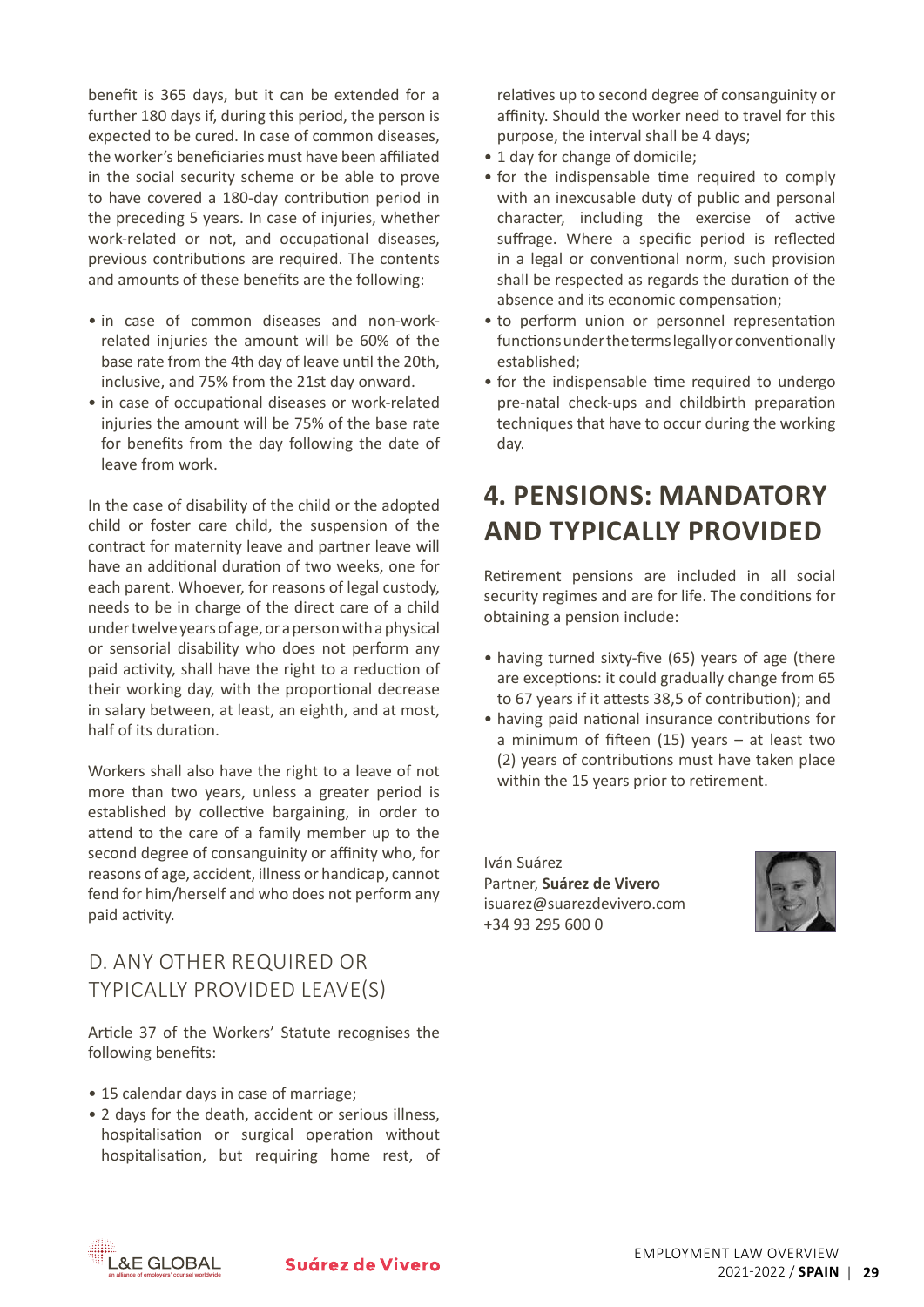## **SUÁREZ DE VIVERO SPAIN**

Suárez de Vivero is a leading law firm in Spain specialised in employment law, employee benefits, pensions and social security. Since its origin in 1975, it has focused on offering its clients a wide range of legal services concentrating mainly on negotiations, litigation and company restructuring, and other nonjuridical areas closely related to the labour aspects of a company, such as economical and organisational engineering. The firm's partners are recognised for their comprehensive expertise by industry insiders such as Chambers and Partners, The Legal 500 and The International Who's Who of Management Labour & Employment Lawyers, among others.

#### CONTACT US

For more information about L&E Global, or an initial consultation, please contact one of our member firms or our corporate office. We look forward to speaking with you.

L&E Global Avenue Louise 221 B-1050, Brussels Belgium +32 2 64 32 633 [www.leglobal.org](http://www.leglobal.org)

*This memorandum has been provided by:*

#### **Suárez de Vivero**

Torre Inbisa, Planta 15-D Plaza Europa 9-11 08037, Hospitalet de Llobregat Barcelona, Spain +34 93 295 60 00 [www.suarezdevivero.com](https://suarezdevivero.com/en/home/)